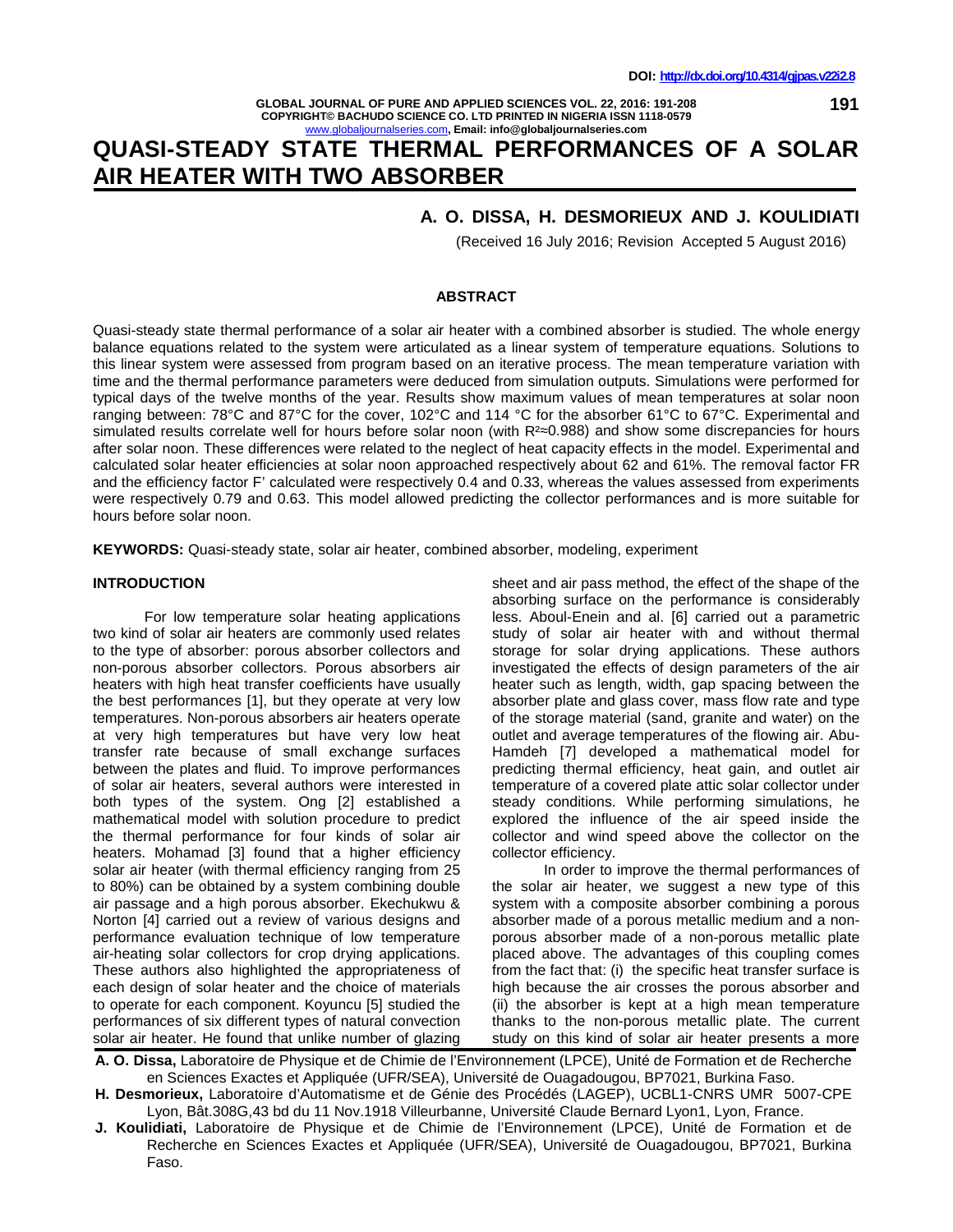detailed analysis on the quasi-steady state performance parameters such as overall heat loss coefficient UL, u removal factor FR and efficiency factor coefficient F' of  $V$ this kind of solar air heater. In the study, mean  $_W$ temperatures and thermal performances of the solar air heater are modelled in quasi-steady state and compared  $\gamma$ to experimental data.

#### **Nomenclature**

- *A, B* coefficients of the sky state
- *a* surface area volume ratio, (*m -1* )
- $A_0$  albedo<br>*C* solar ra
- solar radiation correction factor due to earth-sun <sup>†</sup> distance variation
- $C_{nm}$  coefficient of coupling conductive heat transfer  $t_d$ between elements n and m
- $C_p$  heat capacity (*J kg*<sup> $1$ </sup>*K*<sup> $1$ </sup>)
- $d_a$  diameter of the aluminum wire of the porous  $\zeta_a$ absorber mesh ( $d_a \approx 0.45$  mm)
- *D<sup>h</sup>* equivalent hydraulic diameter of the useful duct (*m*)
- $F'$  efficiency factor<br> $F''$  flow factor
- flow factor
- $F_R$  removal factor
- $G_0$  Incident solar radiation (*W m<sup>-2</sup>*)
- $G_{0D}$  incident direct solar radiation  $(W m^2)$
- $G_{od}$  incident diffuse solar radiation (*W m<sup>-2</sup>*)
- *h* heat transfer coefficient (*W m<sup>-2</sup>K<sup>1</sup>*)
- *h<sup>s</sup>* sun altitude (*deg*rees)
- *i* angle between solar rays and normal direction of collecting surface (*deg*rees)
- *I*<sub>0</sub> solar constant  $(I_o=1353 \text{ W m}^2)$
- *L* length of the collector (*m*)
- $\dot{m}$  air flow rate through collector (*kg s<sup>-1</sup>*)
- *n<sup>0</sup>* number of the month in the year
- $n_1$  number of the day in the month
- *Nu* Nusselt number
- *p* atmospheric pressure (*p*=1.015x10<sup>5</sup> *Pa*)<br> $P_n$  heat source in the element n (*W m*<sup>-2</sup>)
- $P_n$  heat source in the element n  $(W m^2)$
- *Pr* Prandtl number
- *Qu* useful power transferred to the airstream in the useful duct, *W*
- *Ra* Raleigh number
- *Re* Reynolds Number
- *R*<sub>nm</sub> coefficient of coupling radiative heat transfer w between elements n and m
- *S* useful duct cross-sectional area  $(m^2)$
- *t* operating time of the collector (*t*)<br> *T* temperature (*K*)
- *T* temperature (*K*)
- $\overline{T}_a$  average ambient temperature (K)
- *UL* overall heat loss coefficient  $(W m^2 K^1)$ )
- $u_b$  bottom heat loss coefficient (*W m<sup>-2</sup>K*<sup>1</sup>)
- $u_s$  sides heat loss coefficient ( $W m^2 K^1$ )
- $u_t$  top heat loss coefficient (*W m<sup>-2</sup>K*<sup>1</sup>)
- *Vnm* coefficient of coupling convective heat transfer between elements n and m
- *v* air velocity (*m* s<sup>-1</sup>)
- W width of the collector (*m*)
- *x* coordinate in air flow direction (*m*)
- *y* thickness of insulation, (*m*)

#### *Greek letters*

- solar azimuth angle (*deg*rees)
- $r_1$  absorptivity of the cover
- *<sup>2</sup>* absorptivity of the absorber sheet

# **192 A. O. DISSA, H. DESMORIEUX AND J. KOULIDIATI**

- tilt angle of collector surface (*deg*rees)
- solar declination angle (*deg*rees)
- emissivitty
- latitude (*deg*rees)
- thermal conductivity  $(W K<sup>1</sup> m<sup>-1</sup>)$
- solar air heater efficiency
- *<sup>1</sup>* solar air heater energy conversion factor,  $y_1 = F'(t_1 r_2)$
- ... density  $(kg m<sup>-3</sup>)$
- *<sup>2</sup>* reflectivity of the absorber
- *d* hemispherical reflectivity of the cover
- $\frac{1}{2}$  Stefan-Boltzmann constant ( $=$  5.676x10<sup>-8</sup> *W*  $m^2 K^4$ )
- *<sup>1</sup>* cover transmittivity of the radiation
- *<sup>d</sup>* cover transmittivity of diffuse radiation
- angle between local meridian and the normal to the
- collector surface (*deg*rees) *<sup>s</sup>* sunrise hour angle (*deg*rees)

#### *Subscript*

- 1 cover
- 12,21 transfer between cover and absorber
- 1s transfer between the sky and the cover
- 2 absorber<br>2f, f2 transfer b
- transfer between the absorber and the airstream
- 3 bottom insulation internal wall
- 3f, f3 transfer between the bottom insulation and the airstream
- 3s, s3 transfer between the bottom insulation and porous absorber
- a ambient air
- c conduction
- D direct radiation
- d diffuse radiation
- f airstream
- h horizontal plane
- i initial or inlet
- n element n of the solar air heater
- nm coupling of elements n and m
- o outlet
- radiation
- s sky
- sf, fs transfer between the porous absorber and the airstream
- wind

# **2. MATERIALS AND METHODS**

#### **2.1. The experimental solar air heater**

The solar air heater with combined absorbers used in this study is schematized in Fig.1 and its characteristics are presented on Table 1. This air heater is made of: (1) a transparent cover glass of 5 mm thick, (2) a composite absorber made of a non-porous absorber (a blackened vee-corrugated iron sheet of 0.27 mm thick) and a porous absorber (a mesh of aluminium of 0.9 porosity with a parallelepiped shape), (3) a static air layer between the cover glass and the iron sheet of 3.5 cm thick, (4) a rectangular duct of 85 cm×5 cm of section containing the porous absorber, (5) a bottom insulation made of layers of glass wool and shavings of 5 cm each, (6) an adiabatic envelope of protection made of wood.

A fraction of the incident solar radiation G0 falling on the collector is transmitted through the glazing.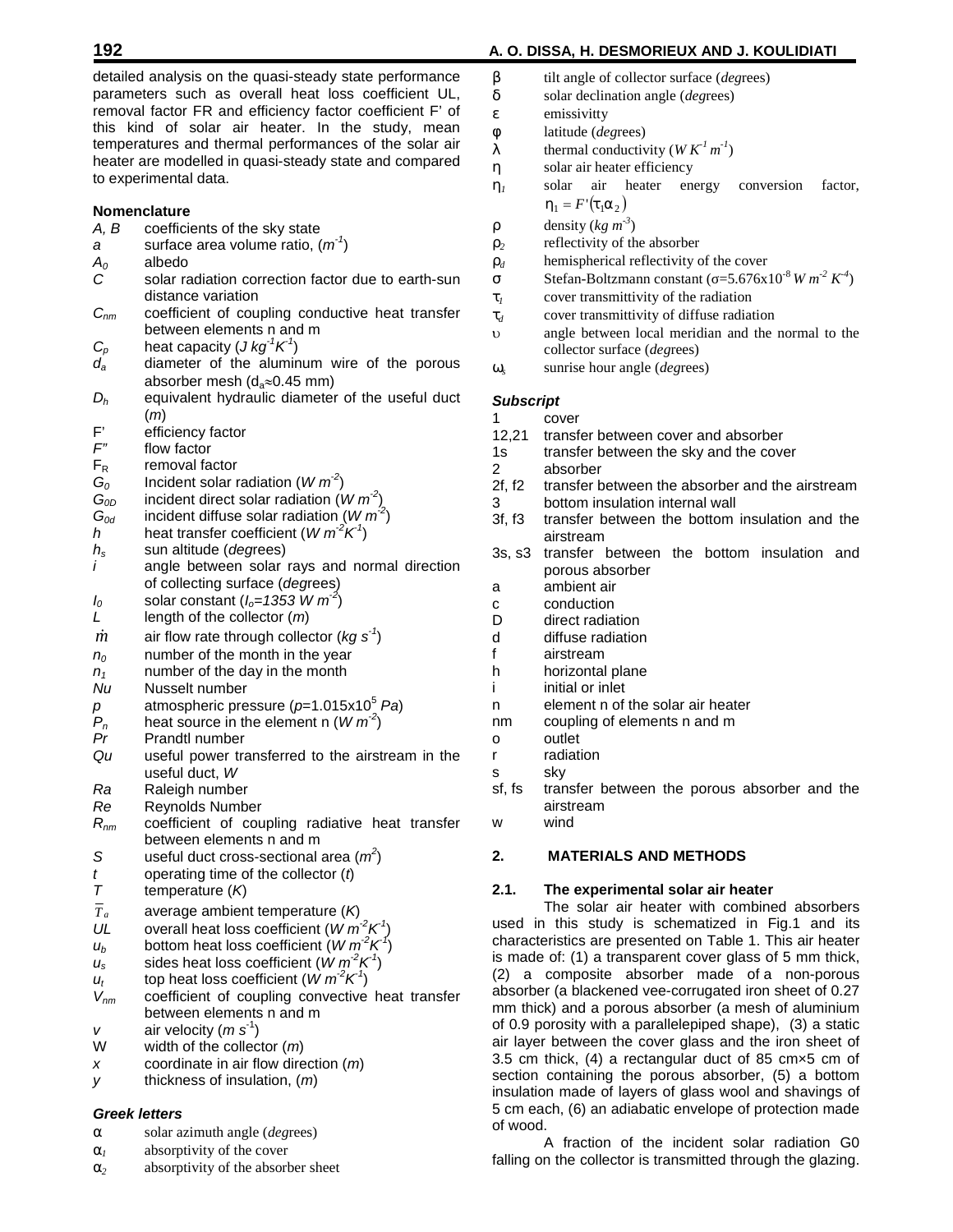# **QUASI-STEADY STATE THERMAL PERFORMANCES OF A SOLAR AIR HEATER WITH TWO ABSORBER 193**

After multiple reflections of long wave-length rays toward the cover glass, the iron sheet absorbs the fraction  $G_0(t_1 r_2)$  of the incident solar radiation. Under the iron sheet, the energy absorbed is transferred by conduction to the porous absorber matrix and the heater bottom, and by convection to the air in the duct. Moreover, the air crossing the porous matrix in the duct receives, by convection, a fraction of the energy through the porous absorber and the iron sheet.

#### **2.2. Measurements and data processing**

The experimental setup consisted of a system of temperature sensors connected to the different parts of the air heater. Temperatures measurement were performed at intervals of time of 5mn between sunrise and sunset. The recordings were carried out using a case of K type thermocouples connected to a computer with the data acquisition software TESTPOINT (version 3.4). Furthermore, the experimental temperature curves obtained were smoothed using a macro-program designed under Microsoft Excel. This macro fits data series with an appropriate polynomial function and replaced each value of the series by an average value in such a way to minimize the standard deviations from initial values.

# **3. Theoretical approach on establishment of heat balance equations**

### **3.1. Hypothesis**

The following assumptions were made:

- The solar heater operates under steady-state conditions
- Transfers in the useful duct are uni-directional in the direction of air flow
- Each element of the solar air heater is considered to be at a uniform temperature
- Thermal parameters are homogeneous in each section of the solar air heater perpendicular to the air flow.
- Physical properties of materials used are independent of temperature (Table 1).
- Ambient temperature is the same at the top and the bottom of the collector.
- Sky and cover are assimilated respectively to black and gray bodies.
- Effects of dust and dirt on the glass cover are negligible.
- There is thermal balance between porous and non-porous parts of the absorber
- Non-Darcian effects of flow inertia and thermal dispersion are considered.
- Porous absorber is homogeneous, isotropic with a constant porosity (Table 1).
- There is no penetration of solar radiation in the porous absorber i.e. solar rays are entirely stopped by the non-porous absorber plate.
- Pressure losses and viscosity effects in the porous absorber are negligible
- Velocity and absolute humidity of the air remain constant along the collector.
- The radiative exchanges between the absorber plate and the bottom insulator are negligible because these parts of the collector are separated by the porous absorber.

### **3.2. System of equations**

The solar heater is modelled by using average values of physical parameters related to the different components of the system. Fundamental variables of the model are then the temperature of the cover  $(T_1)$ , the temperature the absorber  $(T_2)$ , the mean temperature of the airstream (*Tf*) and the temperature of the Bottom insulation internal wall (*T3*). These variables depend on fixed variables which are the x-coordinate in the direction of the air flow along the useful duct of the collector (*x*) and the operating time of the collector (*t*).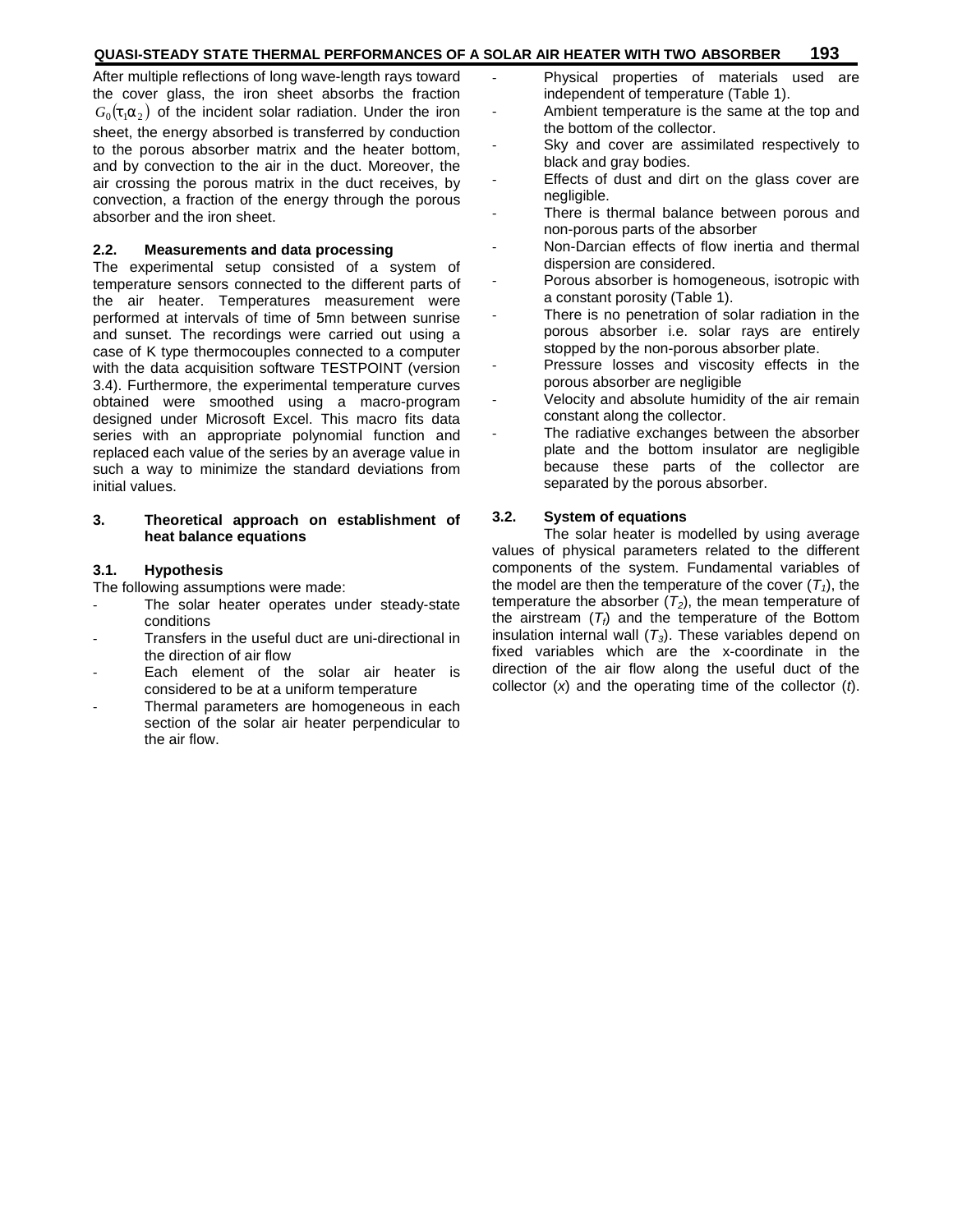| 3.2.1. Energy balance equations                                                                                                                                                                                            |     |
|----------------------------------------------------------------------------------------------------------------------------------------------------------------------------------------------------------------------------|-----|
| Energy balance equations were established by using the electric analogy relative to a vertical section of the solar                                                                                                        |     |
| heater (Figs.1a&b). This method represents each element of the solar heater by a node placed in its center.                                                                                                                |     |
| Considering an element of surface dS of the solar air heater, the general form of the energy balance for every element                                                                                                     |     |
| can be stated as follows:                                                                                                                                                                                                  |     |
|                                                                                                                                                                                                                            | (1) |
| where $C_{nm}$ , $V_{nm}$ , $R_{nm}$ are respectively the coefficient of coupling conductive, convective and radiative heat transfer<br>between the elements n and m; and $P_n$ the heat source term inside the element n. |     |
| Considering the surface-volume ratio a relative to each element, this general form can be modified according to the                                                                                                        |     |
| following expression:                                                                                                                                                                                                      |     |
| $\ldots {}_{n}C p_{n} \frac{\partial T_{n}}{\partial t} = \sum_{n} a_{nm} \Big[ P_{n} + \big(C_{nm} + V_{nm} + R_{nm} \big) \big(T_{m} - T_{n}\big) \Big]$                                                                 | (2) |
| As the study is carried out in steady state, the first term of Eq. 2 is negligible. Therefore, the energy balance for every<br>element is written:                                                                         |     |
| $\sum a_{nm} [P_n + (C_{nm} + V_{nm} + R_{nm})(T_m - T_n)] = 0$                                                                                                                                                            | (3) |
| Heat balance equations obtained from the nodes of the thermal network of Fig.1b are then:                                                                                                                                  |     |
| Energy balance on the cover                                                                                                                                                                                                |     |
| $G_0\Gamma_1a_1(1+\ldots_2t_1)+h_wa_1(T_a-T_1)+h_{r1s}a_1(T_s-T_1)+$                                                                                                                                                       | (4) |
| $(h_{12}+h_{12})a_1(T_2-T_1)=0$                                                                                                                                                                                            |     |
| Energy balance on non-porous absorber                                                                                                                                                                                      |     |
| $G_0(\mathbf{t}_1 \mathbf{r}_2) a_2 + (h_{12} + h_{r12}) a_2 (T_1 - T_2) +$                                                                                                                                                |     |
| $h_{2f}a_{2f}(T_f-T_2)=0$                                                                                                                                                                                                  | (5) |
| Energy balance on porous absorber                                                                                                                                                                                          |     |
| $h_{sf}a_{sf}(T_f-T_2)+h_{c3s}a_{3s}(T_3-T_2)=0$                                                                                                                                                                           | (6) |
| Energy balance on the airstream                                                                                                                                                                                            |     |
|                                                                                                                                                                                                                            |     |
| $=  {}_{f}c_{pf}(T_{f}-T_{i})$                                                                                                                                                                                             | (7) |
|                                                                                                                                                                                                                            |     |
|                                                                                                                                                                                                                            | (8) |
|                                                                                                                                                                                                                            |     |

# **3.2.2 Temperatures matrix**

Porous and non-porous absorbers are assumed to be at the same temperature. So, our system has four nodes representing cover, absorber, fluid and insulation. Combining Eq. (5) and (6) for absorber, the whole energy balance equations (4-8) gives the following system of equations leading to the temperatures matrix: For the cover

| $(h_w + h_{r1s} + h_{12} + h_{r12})a_1T_1 - (h_{12} + h_{r12})a_1T_2$                                    | (9)  |
|----------------------------------------------------------------------------------------------------------|------|
| $=G_0\Gamma_1a_1(1++1) + h_w a_1T_a + h_{r1}a_1T_s$                                                      |      |
| For the absorber                                                                                         |      |
| $(h_{12}+h_{12})a_2T_1-[h_{12}a_2+h_{12}a_2+h_{21}a_{21}+h_{31}a_{31}h_{33}a_{33}+T_2+$                  |      |
| $(h_{2f}a_{2f}+h_{sf}a_{sf})\mathbf{r}_{f}+h_{3f}a_{3f}a_{3f}=-G_{0}(\mathbf{t}_{1}\mathbf{r}_{2})a_{2}$ | (10) |
| For the airstream                                                                                        |      |
| $(h_{2f}a_{2f}+h_{sf}a_{sf})T_2-(h_{2f}a_{2f}+h_{sf}a_{sf}+h_{3f}a_{3f}++h_{sf}C_{pf})T_f$               | (11) |
| $h_{3f}a_{3f}T_3 = -\ldots + c_{pf}T_i$                                                                  |      |
| For the bottom insulation                                                                                |      |
| $h_{c3s}a_{3s}T_2 + h_{3f}a_{3f}T_f - (h_{c3s}a_{3s} + h_{3f}a_{3f} + u_b a_3)T_3$                       |      |
| $=-u_b a_3 T_a$                                                                                          | (12) |

$$
=-u_b a_3 T_a
$$

The whole of equations (9-12) constitutes a system of four equations with four unknowns  $T_1$ ,  $T_2$ ,  $T_f$  and  $T_3$ . This system of equations can be represented by a matrix equation AT=B as follow:

| $H_1$ $-H_{12}$ 0 0 $T_1$ $K_1$                                 |  |              |                |      |
|-----------------------------------------------------------------|--|--------------|----------------|------|
| $\begin{vmatrix} H_{12} & -H_2 & H_{2f} & H_{3c} \end{vmatrix}$ |  |              | $K_{2}$<br>$=$ | (13) |
| $\begin{vmatrix} 0 & H_{2f} & -H_f & H_{3f} \end{vmatrix}$      |  | $\mathbf{r}$ | $K_2$          |      |
| $\begin{vmatrix} 0 & H_{3c} & H_{3f} & -H_3 \end{vmatrix}$      |  | $ T_3 $      | $K_{4}$        |      |

The solution to this matrix equation  $AT=B$  is a temperature vector  $T=BA^{-1}$  giving the mean temperatures according to the following expressions: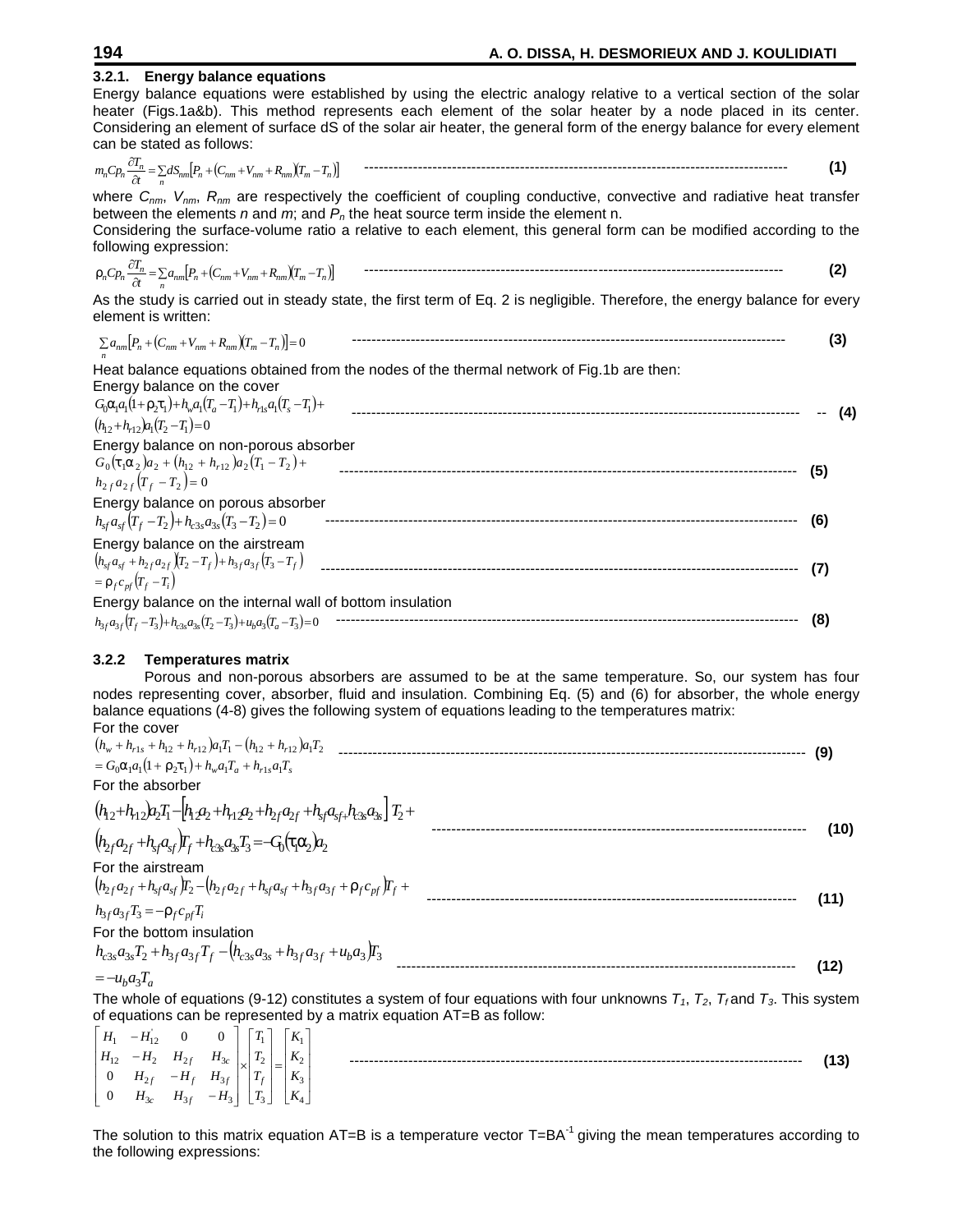| $T_1 = \frac{H_{12}^{'}}{H_1} \left  \frac{\frac{B_1}{A_1B_0 - B_1A_0} \left(\frac{H_{12}}{H_1H_{3c}}K_1 - \frac{1}{H_{3c}}K_2 + \frac{1}{H_{3f}}K_3\right) + \frac{1}{H_1}K_1}{\frac{1+B_1A_0}{B_0} \left(\frac{1}{H_{3f}}K_3 + \frac{1}{H_3}K_4\right)} \right  + \frac{1}{H_1}K_1$ | (14) |
|---------------------------------------------------------------------------------------------------------------------------------------------------------------------------------------------------------------------------------------------------------------------------------------|------|
| $T_2 = \frac{B_1}{A_1B_0 - B_1A_0} \left( \frac{H_{12}}{H_1H_{3c}} K_1 - \frac{1}{H_{3c}} K_2 + \frac{1}{H_{3f}} K_3 \right)$                                                                                                                                                         | (15) |
| $+\frac{1+B_1A_0}{B_0}\left(\frac{1}{H_{2f}}K_3+\frac{1}{H_2}K_4\right)$                                                                                                                                                                                                              |      |
| $T_f=\!\!\frac{-1}{A_1B_0-B_1A_0}\!\!\left[\!\!\begin{array}{c} \!\!\!\!B_0\!\!\left(\! \frac{H_{12}}{H_1\!H_{3c}}K_1\!-\!\!\frac{1}{H_{3c}}K_2\!+\!\frac{1}{H_{3f}}K_3\right)\\ +A_0\!\!\left(\!\frac{1}{H_{3f}}K_3\!+\!\frac{1}{H_3}K_4\right) \end{array}\!\!\!\right]$            | (16) |
| $T_3 = \frac{H_f B_0 + H_{2f} B_1}{H_{2f}(AB_0 - BA_0)} \left[ -\frac{H_{12}}{H_1 H_{2c}} K_1 + \frac{1}{H_{2c}} K_2 - \frac{1}{H_{3f}} K_3 \right]$                                                                                                                                  | (17) |
| $-\frac{1}{H_{3f}}\left(\frac{H_fA_0}{AB_0 - BA_1} + \frac{H_{2f} + H_{2f}B_1A_0}{B_0}\right)\frac{1}{H_{3f}}K_3 + \frac{1}{H_3}K_4\right) + \frac{1}{H_{3f}}K_3$                                                                                                                     |      |

With: 
$$
K_1 = G_0 \Gamma_1 a_1 (1 + ..._2 1) + h_w T_a + h_{r1s} T_s
$$
,  
\n $K_2 = -G_0 (1 + \Gamma_2) a_2$ ,  $K_3 = -..._f c_{pf} T_i$ ,  
\n $K_4 = -u_b a_3 T_a$   
\n $H_1 = h_w + h_{r1s} + h_{r12} + h_{r12}$ ,  $H_{12} = (h_{12} + h_{r12}) a_1$ ,  $H_{12} = (h_{12} + h_{r12}) a_2$ ,  $H_{2f} = h_{2f} a_{2f} + h_{sf} a_{sf}$   $H_2 = h_{12} a_2 + h_{r12} a_2 + h_{2f} a_{2f} + h_{sf} a_{sf} + h_{cs} a_{sf}$ ,  
\n $H_{c3} = h_{c3s} a_{3s}$ ,  $H_{2f} = h_{2f} a_{2f} + h_{sf} a_{sf}$ ,  $H_f = h_{2f} a_{2f} + h_{sf} a_{sf} + h_{3f} a_{sf} + ..._f c_{pf}$ ,  $H_{3f} = h_{3f} a_{3f}$ ,  $H_3 = h_{c3s} a_{3s} + h_{3f} a_{3f} + u_b a_3$  and  
\n $A_0 = \frac{H_{12} H_{12} - H_{2} H_1}{H_{22} H_1 H_{3c}} - \frac{H_{2f}}{H_{3f}}$ ,  $A_1 = \frac{H_{2f}}{H_{3c}} + \frac{H_f}{H_{3f}}$ ,  $B_0 = \frac{H_{2f}}{H_{3f}} + \frac{H_{3c}}{H_{3f}}$ ,  $B_1 = \frac{H_{3f}}{H_3} - \frac{H_f}{H_{3f}}$ 

Above solutions to the linear system give temperature functions whose constants (convective heat transfer coefficients, ambient temperature, solar radiation) also depend on temperatures. This requires a numerical iterative method to reach definitive solutions.

#### **3.3 Numerical solution procedure**

The solutions to the linear system were assessed from a simulation program generated by Matlab R2013 version software. This program was based on a calculation algorithm whose iterative process follows the flow shart in Fig.2. Mean temperatures were considered. The numerical solutions were obtained by dividing the running time t of the air heater into a finite

number  $n_{max}$  of time steps  $\Delta t$  between the sunrise hour (*SRH*) and the sunset hour (*SSH*). The iterative process then ran temperatures using a subroutine made of numerical equations derived from equations (14-17). The temperature values obtained after calculation were then compared to those initially-assumed. For the first time step corresponding to sunrise, the collector is assumed to be at ambient temperature. Each temperature is then set to ambient temperature. The whole heat transfer and heat loss coefficients were calculated based on this initial temperature. The iterative process then starts using a subroutine made of numerical equations derived from the matrix-inversion  $T=B^{-1}A$ .



**Figure 1:** schematic illustration of heat transfers occurring during the solar air heater operating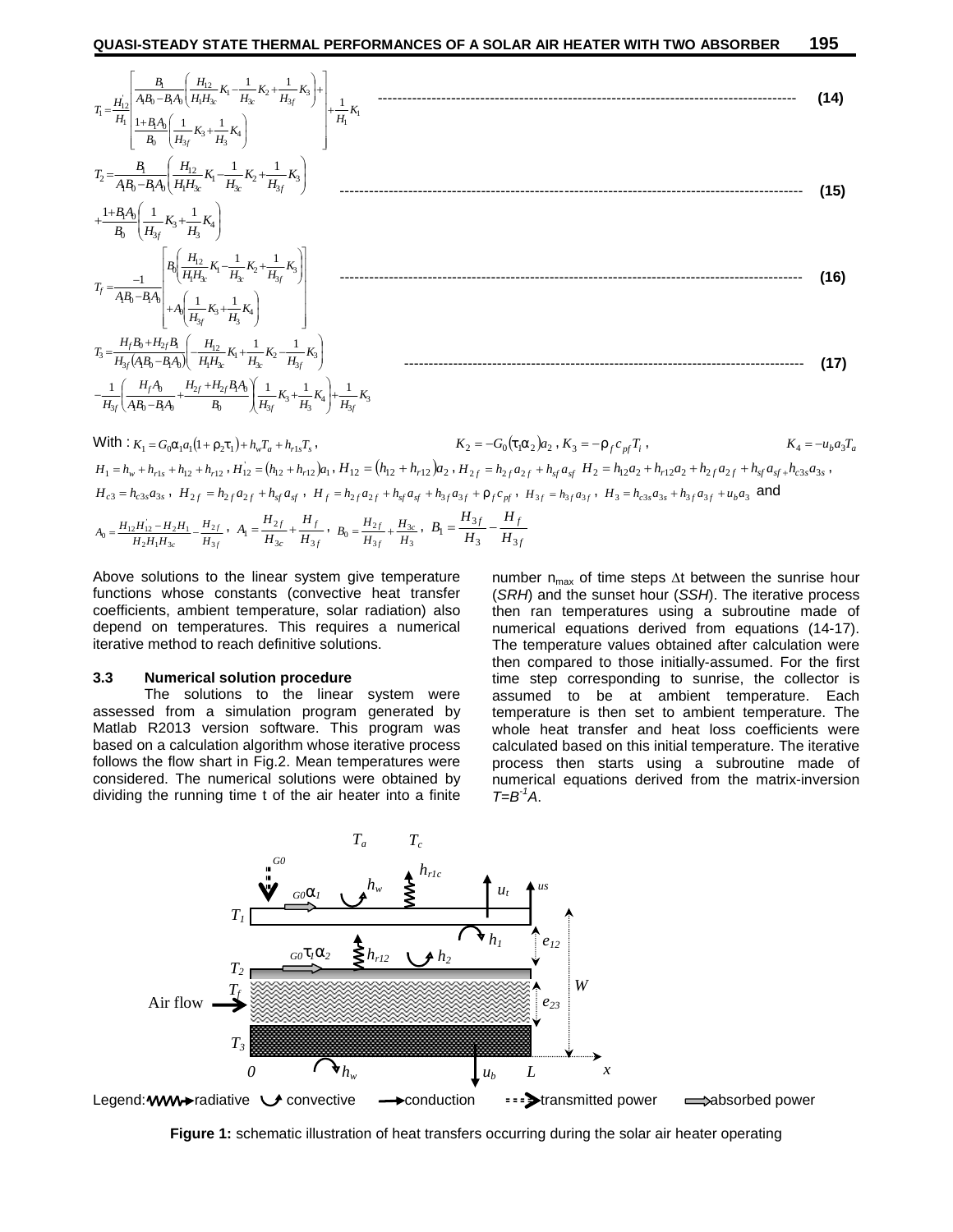# **196 A. O. DISSA, H. DESMORIEUX AND J. KOULIDIATI**

New temperature values determined are then compared with the assumed values. When the difference between them equals or is less than 0.01°C the calculation stops. At the end of the iterations, outlet temperature at each instant is computed from the useful heat, the mean air temperature and the inlet air temperature. The second step is then initialized with output temperature of the first step and the iteration procedure is repeated. Iterations are then executed until the last time step corresponding to the sunset hour. At the end, the program stored the mean temperatures of the different parts of the solar air heater, the air outlet temperature and the thermal efficiency.

# **3.4 Estimation of model basic parameters**

#### **3.4.1 Solar radiation**

The solar radiation rising on the air heater collecting surface with a tilt angle was estimated using the following formula:

$$
G_0 = I_0 C A \exp\left(-\frac{Bp}{1000 \sinh s}\right) \cos i + \frac{1}{2} \left[\frac{G_{0dh} (1 + \cos s) + G_{0dh} (1 - \cos s)}{A_0 (G_{0ph} + G_{0dh} (1 - \cos s))}\right]
$$

Where  $I_0$  is the solar constant ( $I_0$ =1353 W/m<sup>2</sup>), p the atmospheric pressure,  $A_0$  the albedo, A and B the characteristic coefficients of the sky state and s the tilt angle of the air heater (*deg*).

*C* (the solar radiation correction factor due to earth-sun distance variation)*, h<sup>s</sup>* (the sun altitude expressed in degrees) and *i* (the angle between solar rays and the normal direction of the collecting surface) are given by:

$$
\begin{cases}\nC \approx 1 + 0.034 \cos[30(n_0 - 1) + n_1] \\
\sinh_s = \sin w \sin u + \cos u \cos w \cos \tilde{S}_s \\
\cos i = \sin S \cosh_s \cos(r - \tilde{r}) + \cos S \sinh_s\n\end{cases}
$$
\n(19)

*G*<sub>0Dh</sub> and *G*<sub>0dh</sub> respectively the direct and diffuse radiations on an horizontal plane are stated as:

$$
\begin{bmatrix}\nG_{0d h} = I_o C \left[ 0.271 - 0.2939 A \exp \left( \frac{-B p}{1000 \sinh_s} \right) \right] \times \sinh_s \\
G_{0D h} = I_o C A \exp \left( \frac{-B p}{1000 \sinh_s} \right)\n\end{bmatrix}
$$

| Table 1: Dimensions and thermophysical characteristics of the experimental solar air heater |
|---------------------------------------------------------------------------------------------|
|---------------------------------------------------------------------------------------------|

| Solar                  | heater | Geometrical and thermophysical parameters        | Value                                  |
|------------------------|--------|--------------------------------------------------|----------------------------------------|
| components             |        |                                                  |                                        |
| Cover glass            |        | Length                                           | 2.0 <sub>m</sub>                       |
|                        |        | Width                                            | 0.93 m                                 |
|                        |        | Thickness                                        | $5 \text{ mm}$                         |
|                        |        | Distance cover glass – absorber sheet            | $3.5 \text{ cm}$                       |
|                        |        | Transmittance for diffuse radiation              | 0.7617                                 |
|                        |        | Emissivity                                       | 0.88                                   |
|                        |        | Absorptivity                                     | 0.13                                   |
|                        |        | Density                                          | 2515 kg $m^{-3}$                       |
|                        |        | Specific heat                                    | 820 J $kg^{-1} K^{-1}$                 |
| Absorber plate         |        | Length                                           | 2 <sub>m</sub>                         |
|                        |        | Width                                            | 0.90 <sub>m</sub>                      |
|                        |        | <b>Thickness</b>                                 | $0.27$ mm                              |
|                        |        | Emissivity (black paint)                         | 0.95                                   |
|                        |        | Absorptivity (black paint) 0.975                 | 0.975                                  |
|                        |        | Density                                          | 7880 kg m <sup>-3</sup>                |
|                        |        | Specific heat                                    | 511 J kg <sup>-1</sup> K <sup>-1</sup> |
| Porous absorber        |        | Apparent volume                                  | $0.1116 \text{ m}^3$                   |
|                        |        | Solid matrix volume                              | 3850 $cm3$                             |
|                        |        | Porosity                                         | 0.96                                   |
|                        |        | Density (aluminium)                              | 2675 kg m <sup>-3</sup>                |
|                        |        | Specific heat                                    | 938.3 J kg $^{-1}$ K $^{-1}$           |
| Useful duct            |        | Length                                           | $2.02 \text{ m}$                       |
|                        |        | Width                                            | 0.85 m                                 |
|                        |        | Height                                           | 6.5 cm                                 |
| Airstream and ambient  |        | Density: $\ldots = 1.1774 - 0.00359 (T - 27)$    | $(kg/m^3)$                             |
| air                    |        | Specific heat: $C_p = 1.0057 + 0.000066(T - 27)$ | J kg $^{-1}$ K $^{-1}$                 |
| <b>Back insulation</b> |        | Wood shavings                                    |                                        |
|                        |        | thickness                                        | 5 cm                                   |
|                        |        |                                                  |                                        |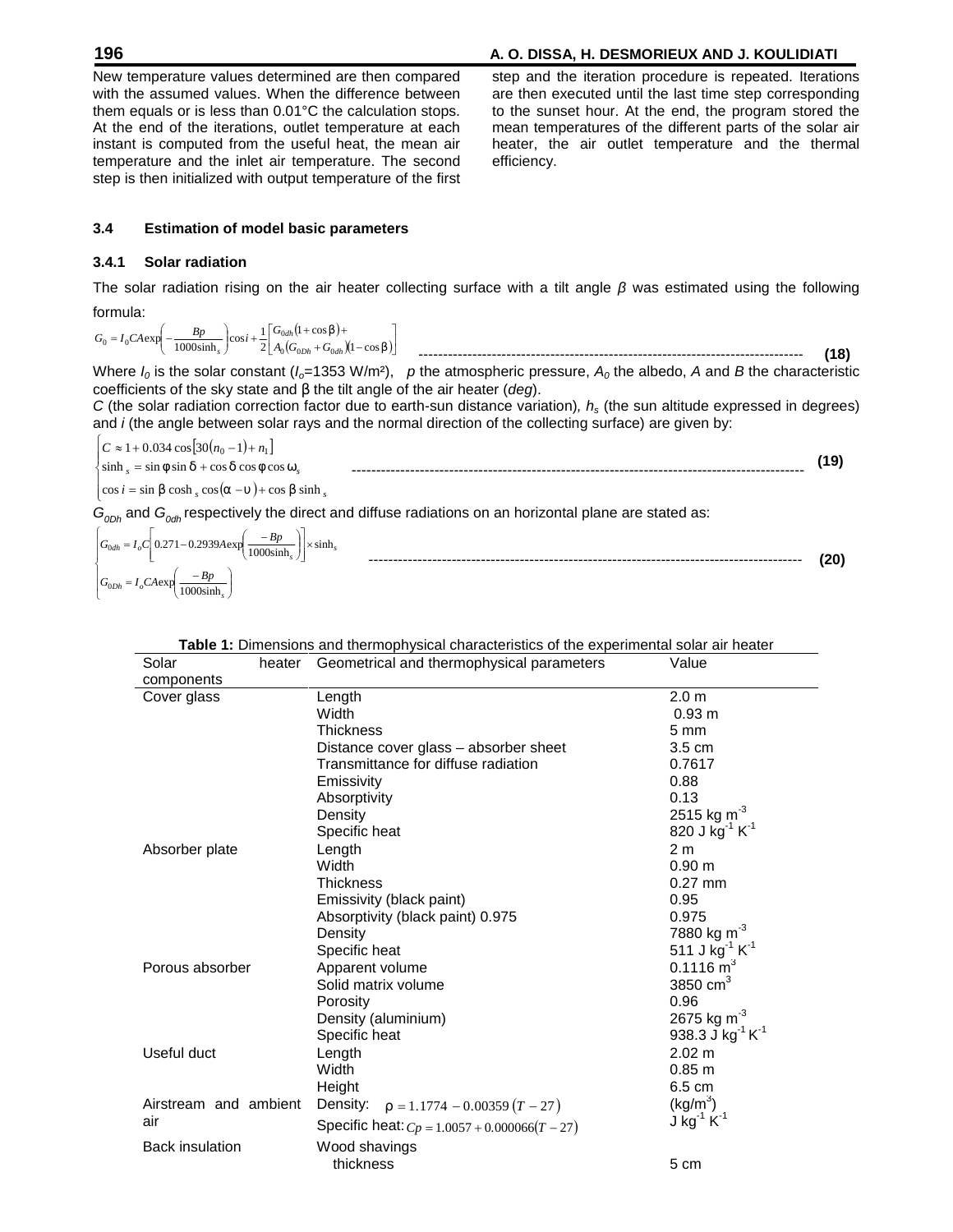|               | Density              | 140 kg m <sup>-3</sup><br>0.059 W m <sup>-1</sup> K <sup>-1</sup> |
|---------------|----------------------|-------------------------------------------------------------------|
|               | Thermal conductivity |                                                                   |
|               | Wood                 |                                                                   |
|               | thickness            | 3 cm                                                              |
|               | Density              | 820 kg $m^3$                                                      |
|               | Thermal conductivity | $0.4 W m - 1 K^{-1}$                                              |
|               | glass wool           |                                                                   |
|               | Density              | 200 kg m <sup>-3</sup><br>0.04 W m <sup>-1</sup> K <sup>-1</sup>  |
|               | Thermal conductivity |                                                                   |
| Modulus frame | Height at outlet     | 75 cm                                                             |
|               | Height at inlet      | 44 cm                                                             |
|               | Length               | 206 cm                                                            |
|               | Width                | 96.5 cm                                                           |
|               | tilt angle           | $8.65^\circ$                                                      |

#### **3.4.2 Ambient temperature and sky temperature**

The ambient temperature during the time of the air heater testing was estimated from its experimental average value and the index of clearness given by [9].

$$
T_a(h) = \overline{T}_a + (25.8 \overline{K}_T - 5.21) \times \underbrace{\sum_{n=1}^{4} c_n \left[ \cos \frac{2fn}{24} (t-1) - B_n \right]}
$$

Where B<sub>1</sub>=3.805, B<sub>2</sub>=0.360, B<sub>3</sub>=0.822, B<sub>4</sub>=3.513, c<sub>1</sub>=0.4632, c<sub>2</sub>=0.0984, c<sub>3</sub>=0.0168, c<sub>4</sub>=0.0138 and  $\overline{K}_T=\frac{{\sf o}_0}{G}$  the index  $\overline{K}_T = \frac{G_0}{G}$  the index

of clearness given by the ratio of the total radiation received on a plan over the extraterrestrial total radiation To calculate  $\mathcal{T}_a$  from the relation (21), G was calculated from the extraterrestrial total radiation formula and  $\mathcal{T}_a$  and  $\mathcal{G}_0$ were obtained from experimental data presented in Table 2. The Blackbody-equivalent sky temperature is expressed by the formula of Swinbank [10] given by:

$$
T_s = 0.0552 T_a^{1.5}
$$

# **3.4.3 Heat transfer coefficients**

#### **Radiative heat transfer coefficient on the cover**

The radiation heat transfer coefficient between the surface of the cover and the sky can be expressed by referring to the ambient temperature as:

 *a s <sup>r</sup> <sup>s</sup> <sup>s</sup> T T T T h T T* 1 2 2 2 2 1 <sup>1</sup> <sup>1</sup> <sup>1</sup> --------------------------------------------------------------------------------------------------- **(23)**

#### **Convective heat transfer coefficient of the wind**

Under the climatic conditions of the experimental site, the wind velocity is lower than 5m/s. So, the convective transfer coefficient between the wind and both glass cover and back insulation can be estimated from the formula of McAdams [11] as :

*h<sup>w</sup>* 5.7 3.8*V* ---------------------------------------------------------------------------------------------------------------------- **(24)**

#### **Radiative heat transfer coefficient between the cover and the absorber plate**

The coefficient *hr12* is deduced from the formula of the radiative heat transfer coefficient between two parallel plates given by the following relation:

$$
h_{r12} = \frac{f\left(T_2^2 + T_1^2\right)\left(T_1 + T_2\right)}{\frac{1}{V_1} + \frac{1}{V_2} - 1}
$$

# **Natural convective heat transfer coefficient between the cover and the absorber plate**

The convective heat transfer coefficient  $h_{12}$  between the cover and the non-porous absorber plate is estimated from the relationship of Hollands [12] linking Nusselt and Rayleigh numbers for natural convection between inclined planes lying in the range 0< Ra<10<sup>5</sup> and  $S \le 75^\circ$ .

$$
Nu = 1 + 1.44 \left[ 1 - \frac{1708}{R_a \cos 5} \right]^+ \times \qquad \qquad 1708
$$
\n
$$
\left[ 1 - \frac{1708}{R_a \cos 5} \right] + \left[ \left( \frac{R_a \cos 5}{5830} \right)^{1/3} - 1 \right]^+
$$
\n(26)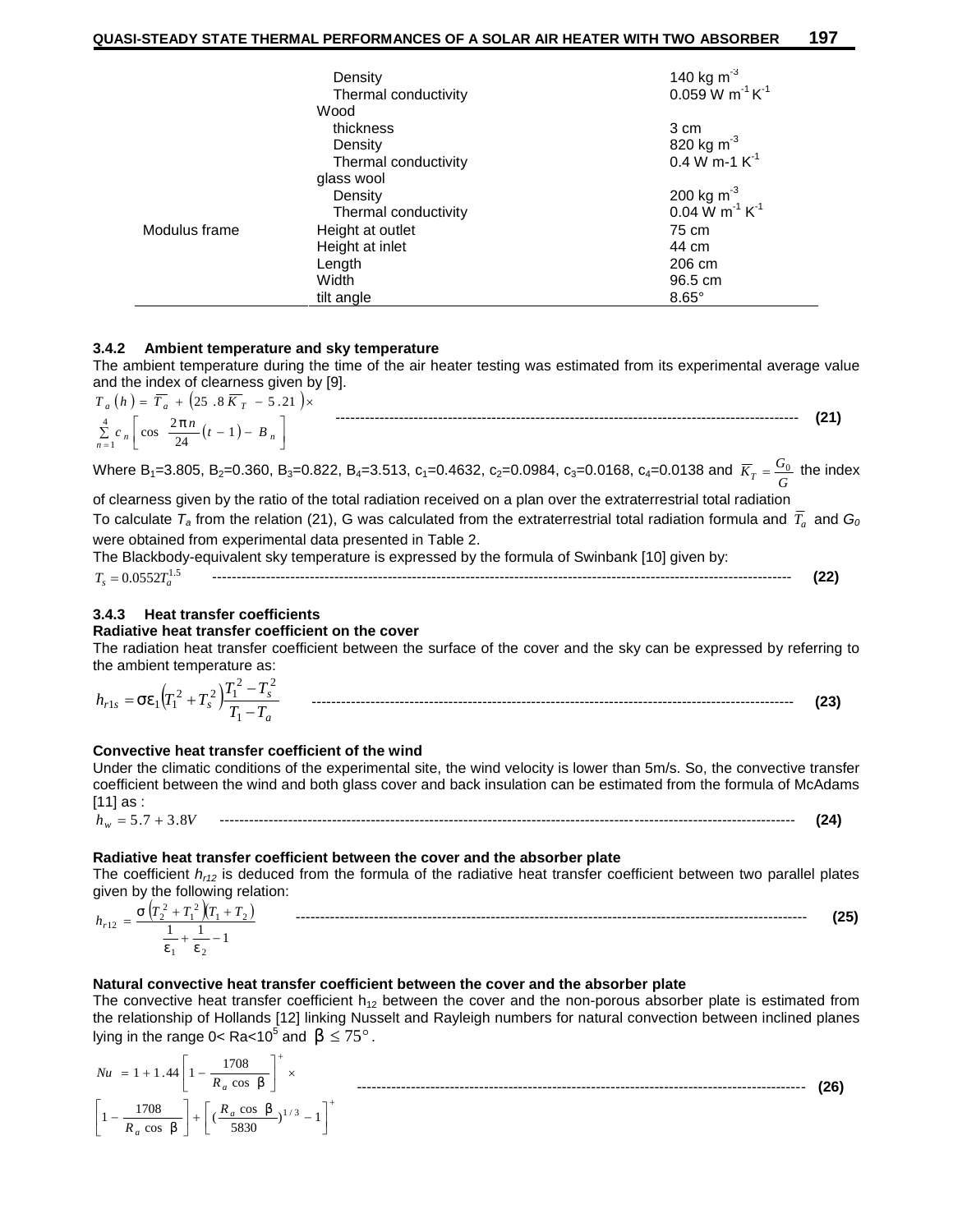Using this correlation, the suitable equivalent diameter is the distance between the cover and the plate. Also, the notation [ ] $^\dagger$  is used to signify that if the quantity in the bracket is negative, it should be set equal to zero.

| Month     | No of the typical day in the No of the typical<br>month | day in the year | wind velocity<br>(m/s) | Static<br>pressure<br>$(10^2 \text{ Pa})$ | $\bar{T}_a$<br>$(^{\circ}C)$ | $\overline{G}_{0h}$<br>$(MJ.m-2)$<br>$\frac{1}{2}$ dav <sup>-1</sup> ) |
|-----------|---------------------------------------------------------|-----------------|------------------------|-------------------------------------------|------------------------------|------------------------------------------------------------------------|
| January   | 17                                                      | 17              | 2.55                   | 977.15                                    | 25.9                         | 15.94                                                                  |
| February  | 16                                                      | 47              | 2.65                   | 975.80                                    | 29.185                       | 17.94                                                                  |
| March     | 16                                                      | 75              | 2.45                   | 974.85                                    | 32.07                        | 18.71                                                                  |
| April     | 15                                                      | 105             | 2.50                   | 973.65                                    | 33.63                        | 18.60                                                                  |
| May       | 15                                                      | 135             | 2.95                   | 975.15                                    | 32.6                         | 18.97                                                                  |
| June      | 11                                                      | 162             | 2.95                   | 977.25                                    | 30.585                       | 18.52                                                                  |
| July      | 17                                                      | 198             | 2.25                   | 977.65                                    | 27.9                         | 17.09                                                                  |
| August    | 16                                                      | 228             | 1.95                   | 977.75                                    | 27.28                        | 15.68                                                                  |
| September | 15                                                      | 258             | 1.95                   | 977.05                                    | 28                           | 17.38                                                                  |
| October   | 15                                                      | 288             | 1.80                   | 976.20                                    | 30.05                        | 17.84                                                                  |
| November  | 14                                                      | 318             | 1.50                   | 975.90                                    | 28.12                        | 16.89                                                                  |
| December  | 11                                                      | 344             | 1.70                   | 975.85                                    | 26.335                       | 15.84                                                                  |

**Table 2:** Typical days of months, global radiation and climatic data of the site (12°20-12°26 N, 1°20-1°36 W) [8]

#### **Convective heat transfer coefficient between airstream and porous absorber wall (hsf)**

The heat transfer coefficient *hsf* was deduced from the Nusselt number expression given by Achenbach [13] for convective heat transfer at the wall for fluid flow in a horizontal porous plate channel:

0.61 1/ <sup>3</sup> <sup>1</sup> Re Pr *<sup>D</sup><sup>h</sup> <sup>h</sup> a D <sup>d</sup> Nu* ------------------------------------------------------------------------------------------------------- **(27)**

Where  $d_a$  is the diameter of the aluminum wire making the porous absorber mesh ( $d_a\tilde{0}0.45$ *mm*) and  $D_h$  the equivalent hydraulic diameter of the useful duct.

#### **Convective heat transfer coefficients between the airstream and the non-porous absorber wall (h2f ) and between the airstream and back insulation wall (h3f)**

For a fully developed airstream flow in duct, heat transfer coefficients *h2f*, *h3f* were estimated from Nusselt number correlation of Tan & Charters [14] for flows in rectangular duct with uniform heating

 $Nu = 0.018 Re^{0.8} Pr^{0.4} \times C$ with :

 $\left[1+7.5\frac{h}{L}\right]$  for  $\frac{h}{D_h} > 60$  $L \left( \begin{array}{cc} & D_h \end{array} \right)$   $D_h$   $1 + 7.5 \frac{D_h}{L}$  *for*  $\frac{L}{D_h} > 60$  $\begin{array}{ccc} \n\end{array}$   $\begin{array}{ccc} L & \n\end{array}$  $\left[14.3\log\frac{D_h}{D_h} - 1.9\right]$  for  $\frac{D_h}{D_h} < 60$  $+\frac{D_h}{2}$  14.3 log  $\frac{L}{2}$  – 7.9 for  $\frac{L}{2}$  < 60  $=\left\{\begin{array}{ccccccccc} & & & & & & n & & & & & & n \end{array}\right.$ 1 14.3log 7.9 60 *h h h*  $\frac{h}{h}$   $\left[14.3 \log \frac{L}{D_h} - 7.9\right]$  for  $\frac{L}{D_h} < 60$  **continuous continuous continuous continuous continuous continuous continuous continuous continuous continuous continuous continuous continuous continuous continuou** *D*  $\left(\frac{L}{D_h} - 7.9\right)$  *for*  $\frac{L}{D_h} < 60$  **contain the continuum of the contract of the contract of the contract of the contract of the contract of the contract of the contract of the contract of the contract of the contr**  $L \left( \begin{array}{ccc} & \circ & D_h & \cdot & \cdot \\ & & D_h & \cdot & \cdot \end{array} \right)$   $D_h$  ----------- $D_h\begin{pmatrix} 1 & 0 \\ 0 & 1 \end{pmatrix}$   $L = 20$ *C* ------------------------------------------------------------------------------------------- **(28)**

Where *L* is the duct length and  $D_h$  the equivalent hydraulic diameter given by  $D_h = \frac{4A_c}{P}$  ; with  $A_c$  the cros-section of the duct and *P* its perimeter.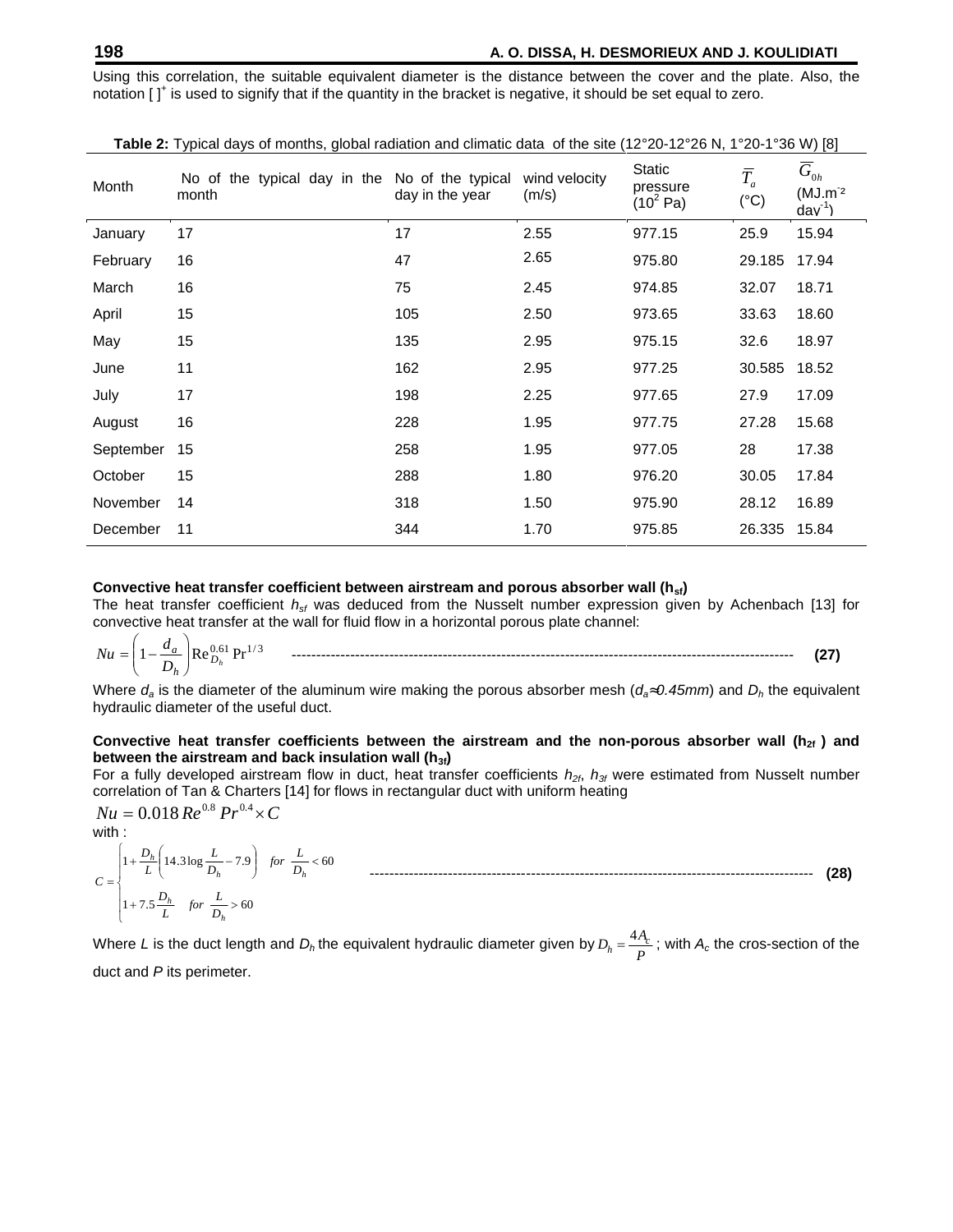

**Figure 2:** Flowchart of the simulation program sequence

#### **3.5. Steady state thermal performances assessment**

## **3.5.1 Overall heat loss coefficient (UL)**

For such a collector, thermal losses are assumed to be linear and the overall heat loss flux can be stated as: *loss U<sup>L</sup> T T<sup>a</sup> q* <sup>2</sup> ---------------------------------------------------------------------------------------------------------------------- **(29)** Where the overall heat loss coefficient  $U_L$  is equal to the sum of heat loss coefficients at top ( $U_t$ ), the bottom ( $U_b$ ) and the lateral sides  $(U_s)$  of the air heater.

$$
U_L = u_t + u_b + u_s \qquad \qquad \qquad (30)
$$

With: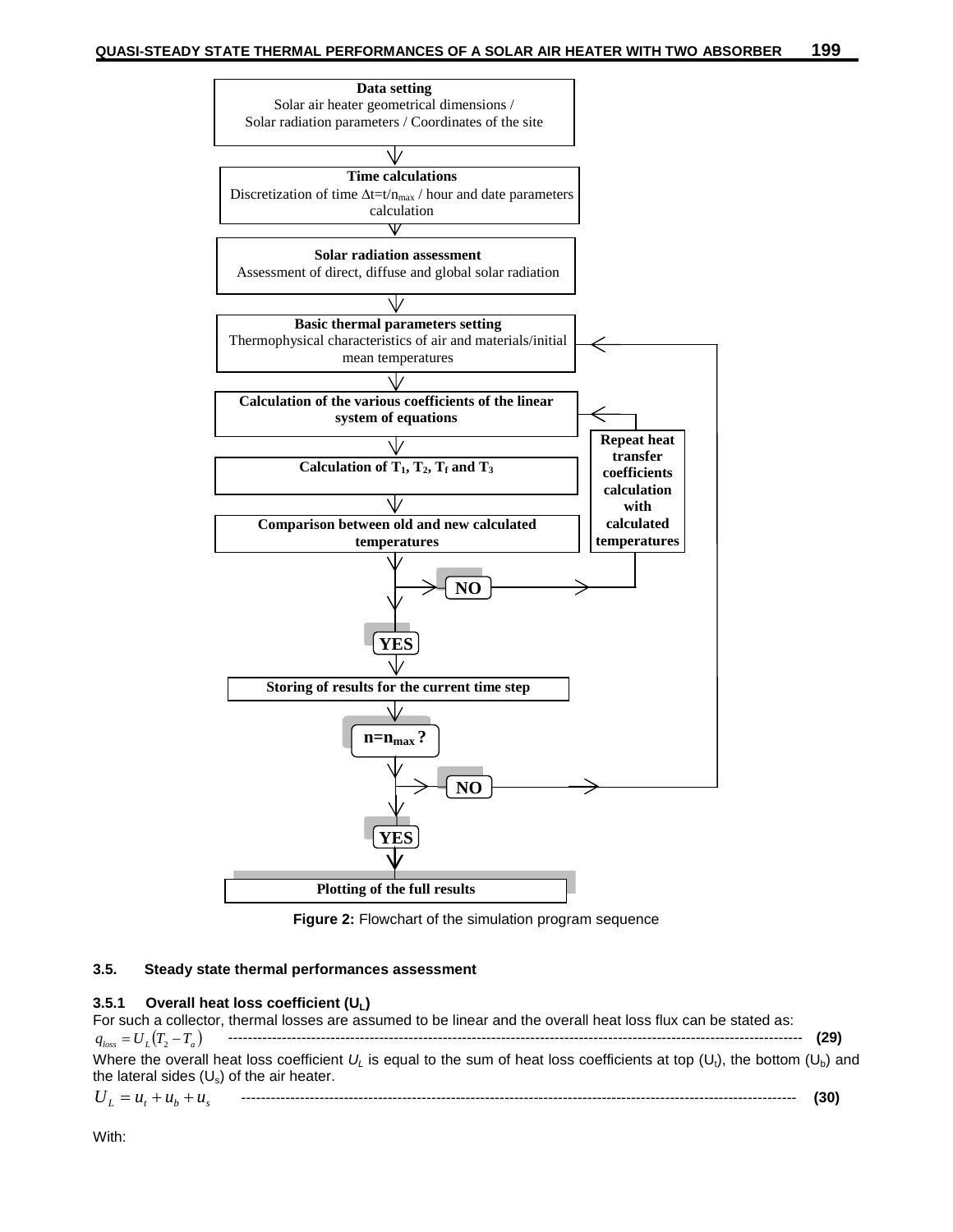$$
u_{t} = \left[\frac{1}{h_{12} + h_{r21}} + \frac{1}{h_{w} + h_{r1s}}\right]^{-1}
$$
\n
$$
u_{b} = \frac{1}{\sum_{i=1}^{n} \frac{y_{i}}{y_{i}} + 1/h_{w}}
$$
\n
$$
u_{s} = \frac{1}{\sum_{i=1}^{m} \frac{y_{i}}{y_{i}} + 1/h_{w}}
$$
\n(33)

Where *n* and *m* are the numbers of insulation layer of respectively the bottom and the sides, *y<sup>i</sup>* the thickness of the *i-th* layer of bottom or lateral insulation and  $\}$ ; the thermal conductivity of the *i-th* layer material

#### **3.5.2. Efficiency factor, removal factor and useful heat**

The physical interpretation of F' is that it represents the ratio of the actual useful heat gain to the useful heat gain that would result if the absorber had been at local airstream temperature. From this definition, the efficiency factor F' is deduced from the overall heat loss coefficient according to the following relations:

$$
F = \frac{\frac{1}{U_L}}{\frac{1}{h_{2f} + h_{sf}} + \frac{1}{U_L}}
$$
 (34)

Typically, the heat removal factor FR represents the ratio of the actual useful heat gain and that would result if the absorber had been at the inlet air temperature.

Assuming that F' and  $U_L$  were independent of the position, the removal factor is calculated as:

| $\sim$<br>CL T<br>m<br>. .<br>υU<br>$\mathbf{r}$<br>L<br>$\sim$<br>$-$<br>◡◠◡<br>and the first<br>$\mathbf{v}$<br>$\boldsymbol{m}$<br>ມບ<br>$\sim_{nt}$ | -------------<br>--------<br>ا ت |
|---------------------------------------------------------------------------------------------------------------------------------------------------------|----------------------------------|
|---------------------------------------------------------------------------------------------------------------------------------------------------------|----------------------------------|

Usually, the useful heat is expressed according to the inlet and outlet temperatures as [2,4]: *Q<sup>u</sup> mfCpf Tfo Tfi* ---------------------------------------------------------------------------------------------------------------- **(36)**

Under steady-state conditions, this useful heat can also be expressed using successively the efficiency factor and the removal factor as:

| $\sim$<br>$\overline{\phantom{0}}$<br>$\upsilon$ .<br>∸ | --------<br>----<br>------------------------- |  |
|---------------------------------------------------------|-----------------------------------------------|--|
| $\sim$<br>$Q_u =$<br>$\overline{\phantom{a}}$           | --------<br>---------------------------       |  |

The equality between these two expressions of the useful heat allows to establish a direct correlation between F' and  $F_R$  and to deduce the expression of the mean temperature:

$$
\frac{F'[(t_1r_2)G_0 - U_L(T_f - T_a)]}{F_R[(t_1r_2)G_0 - U_L(T_f - T_a)]} = 1
$$
\n(39)

By introducing the temperature  $T_{fe}$  in the numerator of equation (39), we have:

$$
\frac{F'}{F_R}\left[1-\frac{U_L(T_f-T_{fi})}{\frac{Q_u}{F_R}}\right]=1
$$

Hence : <sup>1</sup> *F U T T <sup>R</sup>* --------------------------------------------------------------------------------------------------------------- **(40)** '*F*  $F_R$  $Q_u$   $F$   $F$ *R <sup>u</sup> <sup>L</sup> <sup>f</sup> fi*

One can then deduce the mean temperature of the fluid by:

$$
T_f = T_{fi} + \frac{Q_u}{F_R U_L} \left( 1 - \frac{F_R}{F'} \right)
$$
 (41)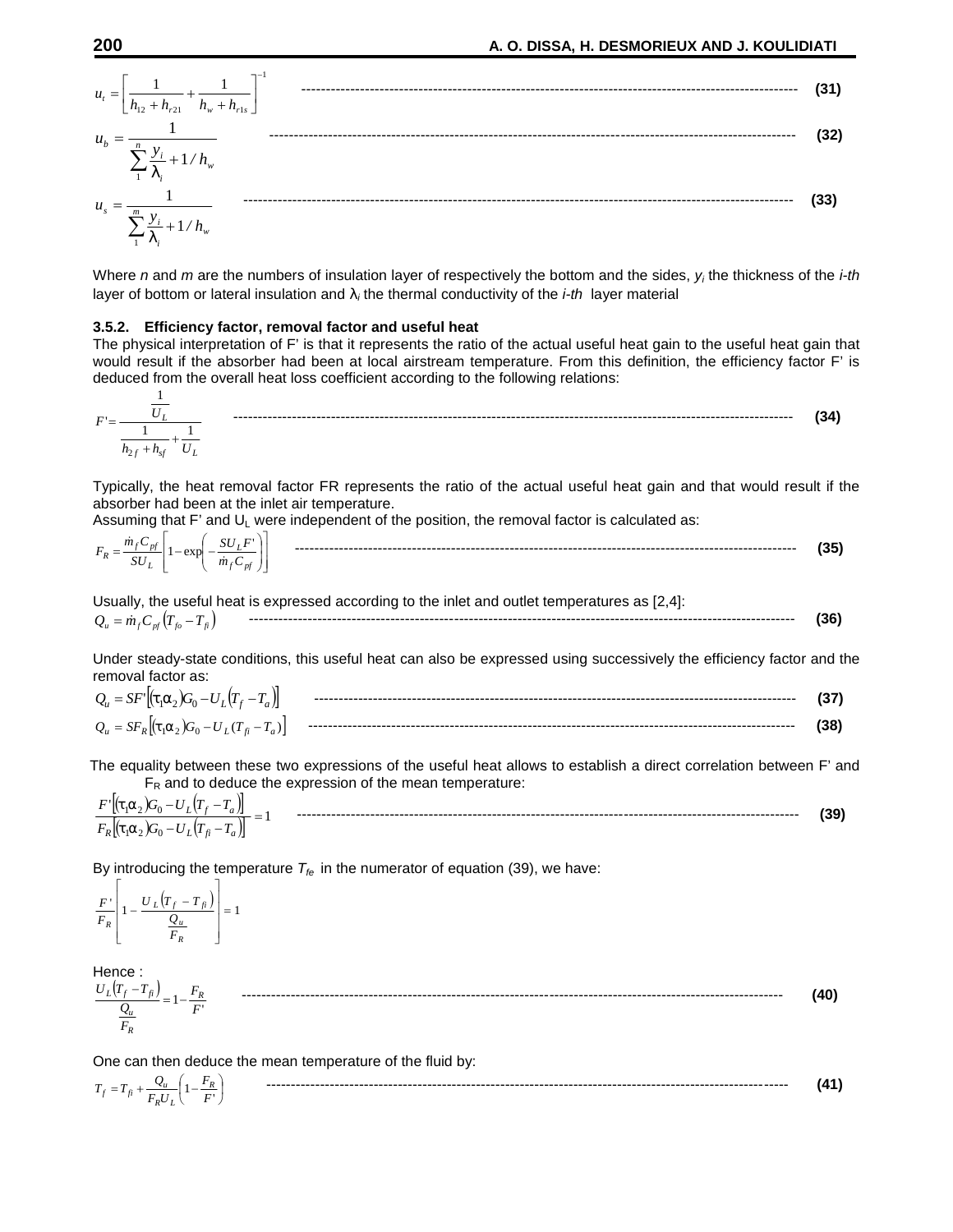#### **3.5.3. Air heater efficiency**

The air heater efficiency is defined as the ratio of its useful heat, at any moment of its operation, by the incident solar radiation power falling on its surface during the same moment. Therefore, by taking into account Eq. (41), the overall efficiency can be written as:

$$
y = \frac{Q_u}{SG_0} = \frac{F_R F' U_L}{(F' - F_R) SG_0} (T_f - T_{fi})
$$

Hence:

$$
y = \frac{F_R U_L}{(1 - F^{\prime\prime})SG_0} (T_f - T_{fi})
$$

With *F"* the air heater flow factor given by *F"=FR/F'* Using Eqs. (37) and (38), the efficiency can be respectively stated using separately *F'* and *F<sup>R</sup>* as :

$$
y = F\left[(t_1r_2) - U_L \frac{T_f - T_a}{G_0}\right]
$$
   
 (43)  
 
$$
y = F_R\left[(t_1r_2) - U_L \frac{T_f - T_a}{G_0}\right]
$$
 (44)

The term  $y_1 = F'(t_1 r_2)$  is the energy conversion factor and represents the maximum efficiency of the air heater. The

equation (43) shows that, in theory, the efficiency decreases linearly with the term $\frac{T_f-T_a}{G_0}$  if the efficiency factor F',

and the overall heat loss coefficient  $U_L$  remain constant.

The term  $(t_1 r_2)$  denotes the transmittance-absorptance product of the air heater given by:

 *<sup>d</sup> n n <sup>d</sup>* 2 1 2 1 <sup>1</sup> <sup>2</sup> <sup>1</sup> <sup>2</sup> <sup>2</sup> 1 1 <sup>1</sup> -------------------------------------------------------------------------------------------- **(45)**

Where  $\omega_d$  is the unpolarized diffuse fraction of the energy repetitively reflected by the non-absorber iron sheet.

Equations (43) and (44) show explicitly that efficiency increases with the optical efficiency  $(t_1r_2)$  and the incident solar radiation power  $G_0$ ; and decreases with the overall heat loss coefficient  $U_L$ . These trends confirm that the thermal performances of the air heater are improved by minimizing at the same time the optical losses (by using a suitable transparent cover) and the thermal losses at the top, the bottom and sides of the heater.

#### **4. RESULTS AND DISCUSSIONS**

#### **4.1 Simulated annual characteristics of the solar heater**

#### **4.1.1 Incident radiation, energy converted and useful power**

Incident radiation, absorbed power and useful power of the air heater were simulated for the typical days of the twelve (12) months of the year (Table 2); and showed in Figs. 3a,3b, 3c and 3d. These typical daily variation curves were established for 1 m<sup>2</sup> of collecting surface on the experimental site located at 12°21'N. It can be noticed from these figures that for the whole months of the year, the sun shines all these days for several hours with an insolation duration reaching usually 12 hours between 6h and 18h. The highest insulation are observed during the months of March, April and September with incident radiation reaching respectively maxima of 926, 925 and 923 W/m² at solar midday.

The thermal power absorbed by the collector and the useful power transferred to the airstream were shown on Figs. 3a and 3b. These powers show their highest values occurrence in months of April and September. For the typical days of these months, the power recovered by the absorber presents respective maxima of 757, 755 W/m² at solar midday. For the whole months of the year, the density power absorbed at solar midday of a typical day is always higher than 670 W/m<sup>2</sup>. The mean transmittance-absorptance  $(\ddagger, \ddagger, \ddagger)$ product (also call optical efficiency) of the whole typical days approaches a mean value of 0.81 showing that about 81% of the incident radiant energy is recovered by the solar heater. The energy fraction yields to the airstream per m² of collecting surface ranges from around 100 W/m² in January and December to 500 W/m² in March, April and September. These results show that the solar heater can gain energy between 6h00 and 18h00 of a typical day according to the month of the year, whereas the airstream can only carry away useful heat between 6h:00 and 17h00.

#### **4.1.2. Air heater temperatures**

The daily variations of the air temperatures for the typical days of the 12 months of the year are shown on Figs. 4a&b. Mean temperature profiles of glass cover, absorber and outlet air were then illustrated for time ranging between sunrise and sunset of typical day of each month.

**For the glass cover:** or the 12 months of the year, the temperature changes by following the race of the sun between the ambient temperature and 90°C. It presents a maximum value ranging between 78°C (for March) and 87°C (for April) according to the month.

**For absorber:** For most part of the day, the mean temperature of the absorber changes with the position of the sun between the ambient temperature and 115°C. The mean temperature of the absorber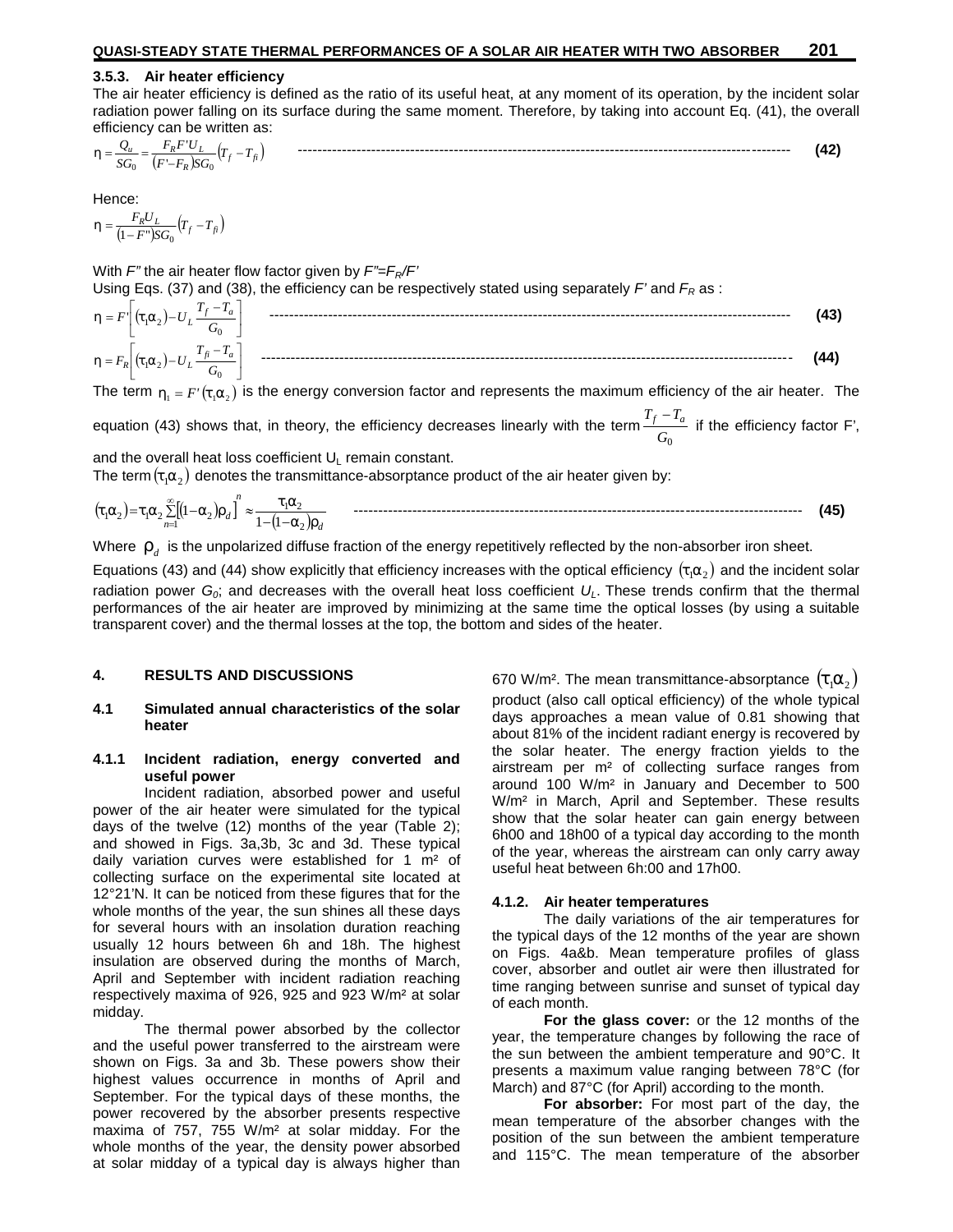# **202 A. O. DISSA, H. DESMORIEUX AND J. KOULIDIATI**

reaches its maximum around solar midday and this is 102 (for March) and 114 °C (for April).

**For outlet air:** The temperature curves of outlet air for the typical day of each month shows that the temperature of airstream at the useful duct outlet varies significantly with the hour of the day. Temperatures vary according to the time of the day and follow the rays of the sun with a significant dephasing of about one hour.

Thus, it reaches its maximum value ranging between 61°C (for a day of March) to 67°C (for a typical day of April) almost one hour after midday. This delay in the outlet air temperature variation could result from the high thermal transfer inertia between the porous absorber and the airstream due to higher values of Fourier's number at the interface between absorber and airstream. Which may also be due to the high resistance to the transfer of energy by conduction in the airstream.



**Figure 3a:** Hourly variation of (a) solar radiation, (b) power absorbed by the air heater and (c) useful heat of the air heater, for typical days from January to March.



**Figure 3b:** Hourly variation of (a) solar radiation, (b) power absorbed by the air heater and (c) useful heat of the air heater, for typical days from January to March.



**Figure 3c:** Hourly variation of (a) solar radiation, (b) power absorbed by the air heater and (c) useful heat of the air heater, for typical days from July to September.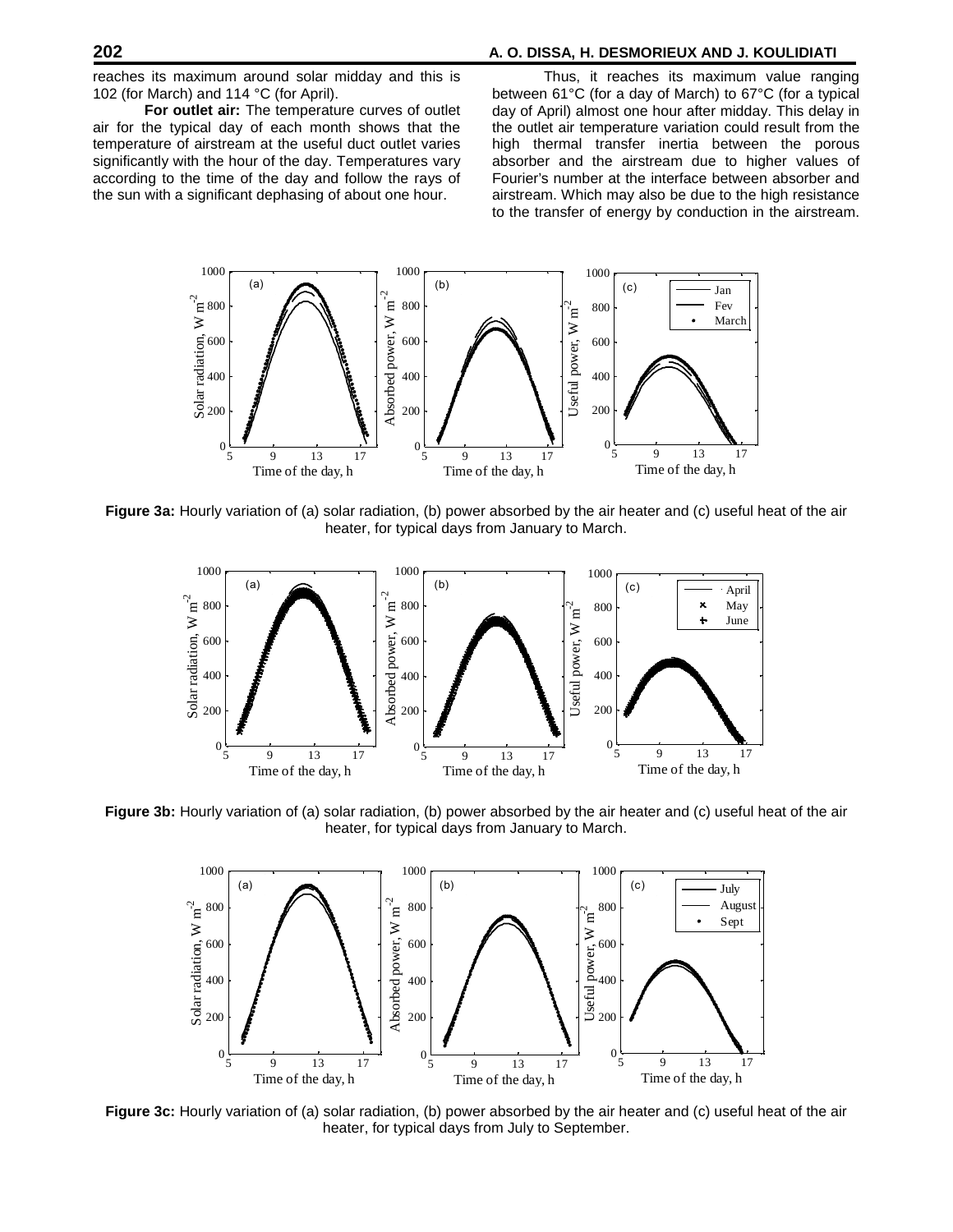

**Figure 3d:**Hourly variation of (a) solar radiation, (b) power absorbed by the air heater and (c) useful heat of the air heater, for typical days from October to December.

#### **4.2 Thermal performance of the solar heater**

In order to compare theoretical and experimental data, only thermal performances of a day of June were calculated and plotted (fig.5). It is noted that the removal factor FR and the overall heat lost coefficient UL reach their optimal values at solar midday with a maximum value of 0.45 for FR and a minimum value of 5.4 W  $m^2$  $K^1$  for UL; with a corresponding solar radiation of 865 the position W/m² and a useful power of 532W/m². From Fig5a, the overall losses are very high at the beginning and the end of the day and almost constants in the middle of day i.e. between 10h and 14h. The removal factor varies inversely with the overall losses while following the sun

race. The average values of FR and UL deduced theoretically are 0.4 and 7.20 W  $m^2 K^1$  respectively. From Fig.5b, the classical straight line of thermal efficiency vs.  $(T_f-T_f)/G_0$  was plotted. The curve has a slope of -2.40 W  $m^2 K^1$  (corresponding theoretically to the product –F'xUL) and a maximum value of efficiency at solar midday of 0.6157 (corresponding theoretically to the product F' $(t_1 r_2)$ ). From the value of the product F'xUL (2.40 W m<sup>-2</sup> K<sup>-1</sup>) given by the slope of the straight line of Fig5b and that of mean UL (7.20 W m<sup>-2</sup>  $\check{K}$ <sup>-1</sup>) ) calculated from the data of UL and FR plotted on Fig5a, it can be deduce an average value of F' to 0.33 W  $m<sup>2</sup>$  $K^1$ .



**Figure 4a:** Hourly variation of the air heater temperatures for typical days from January to Mars: (a) glass cover (b) combined absorber (c) outlet air temperature



**Figure 4b:** Hourly variation of the air heater temperatures for typical days from April to June: (a) glass cover (b) combined absorber (c) outlet air temperature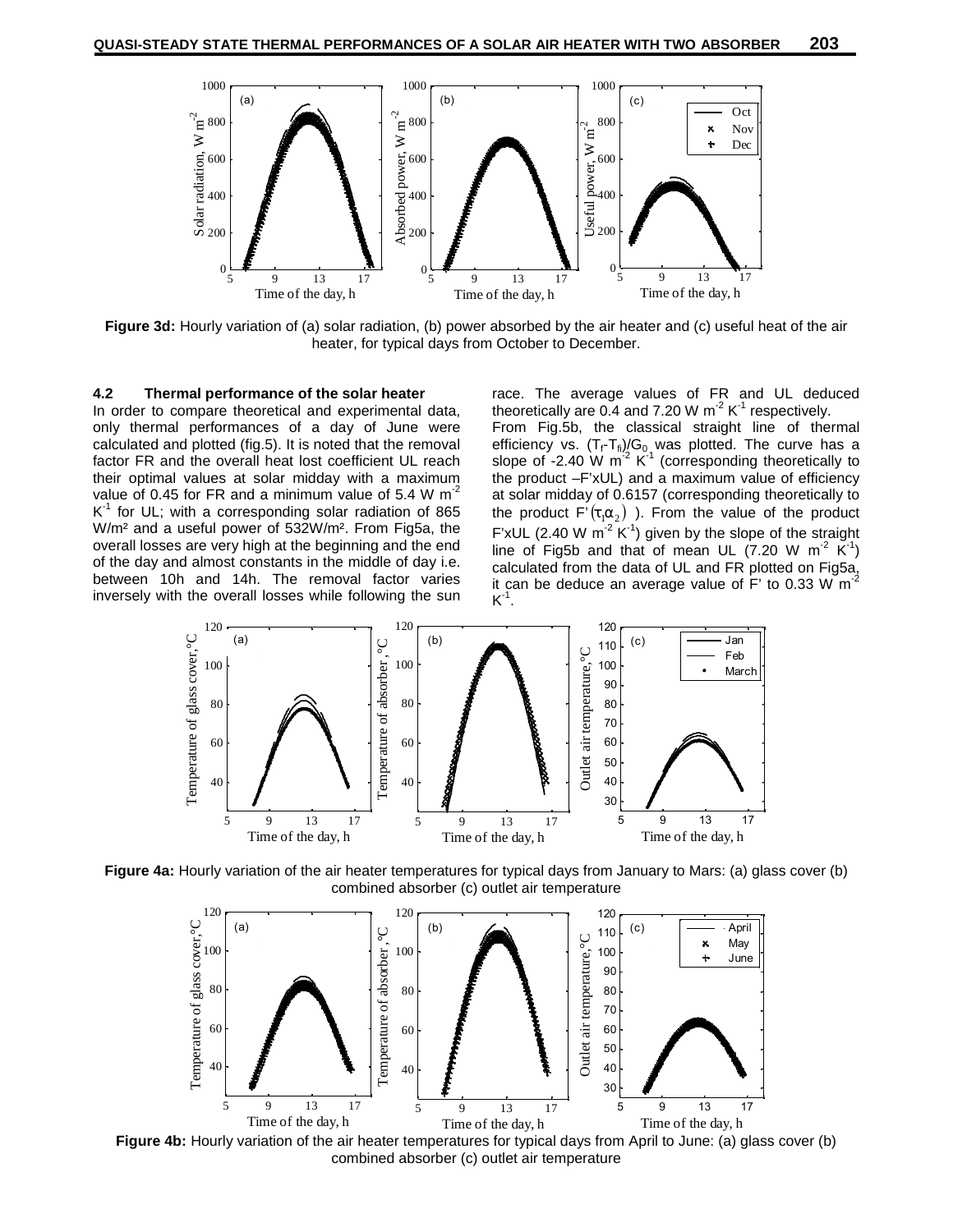

**Figure 4c:** Hourly variation of the air heater temperatures for typical days from July to September: (a) glass cover (b) combined absorber (c) outlet air temperature



**Figure 4d:** Hourly variation of the air heater temperatures for typical days from October to December: (a) glass cover (b) combined absorber (c) outlet air temperature

#### **4.3. Experimental data vs. theoretical results**

With a view to compare theoretical results to experimental data, simulated and experimental temperatures profiles were plotted on Figs 6a, 6b, 7a and 7b. We can easily note that for the whole parameters (temperatures as well as thermal efficiency and useful heat power), the experimental curves are close to simulated ones for the first half of the day. This corresponds to operating hours located before solar midday (with  $R<sup>2</sup>\approx 0.987$ ). The difference between these curves becomes more important after solar midday. When experimental curves are always above the theoretical curves with the exception of thermal efficiency curves. These major difference between simulated and experimental temperatures in the afternoon could be due to several reasons that will be raised in the following sections.

#### **4.3.1. Solar heater temperatures**

In the current work, averages values of experimental data were considered. These mean temperature values are presented in Fig.6(a&b). Fig.6(a) and Fig.6(b) show that both theoretical and experimental air heater temperatures change during the day by following the sun. Contrary to calculated values, the experimental temperature values reach their maximum at around 13:00 i.e. one hour after solar noon. The maximum temperatures reached for the glass cover, the absorber and the outlet air are respectively about 82 °C, 109 °C and 61.8°C whereas the ambient temperature was 38.25 °C. Experimental maximum values are close to those simulated which are about 83.52 °C, 109.8 °C and 64.50°C respectively for the cover glass, the absorber and the outlet air. From Figs 6a and 6b, we observe that experimental and simulated curves agree especially for hours before solar noon (with  $R^2 \approx 0.988$ ).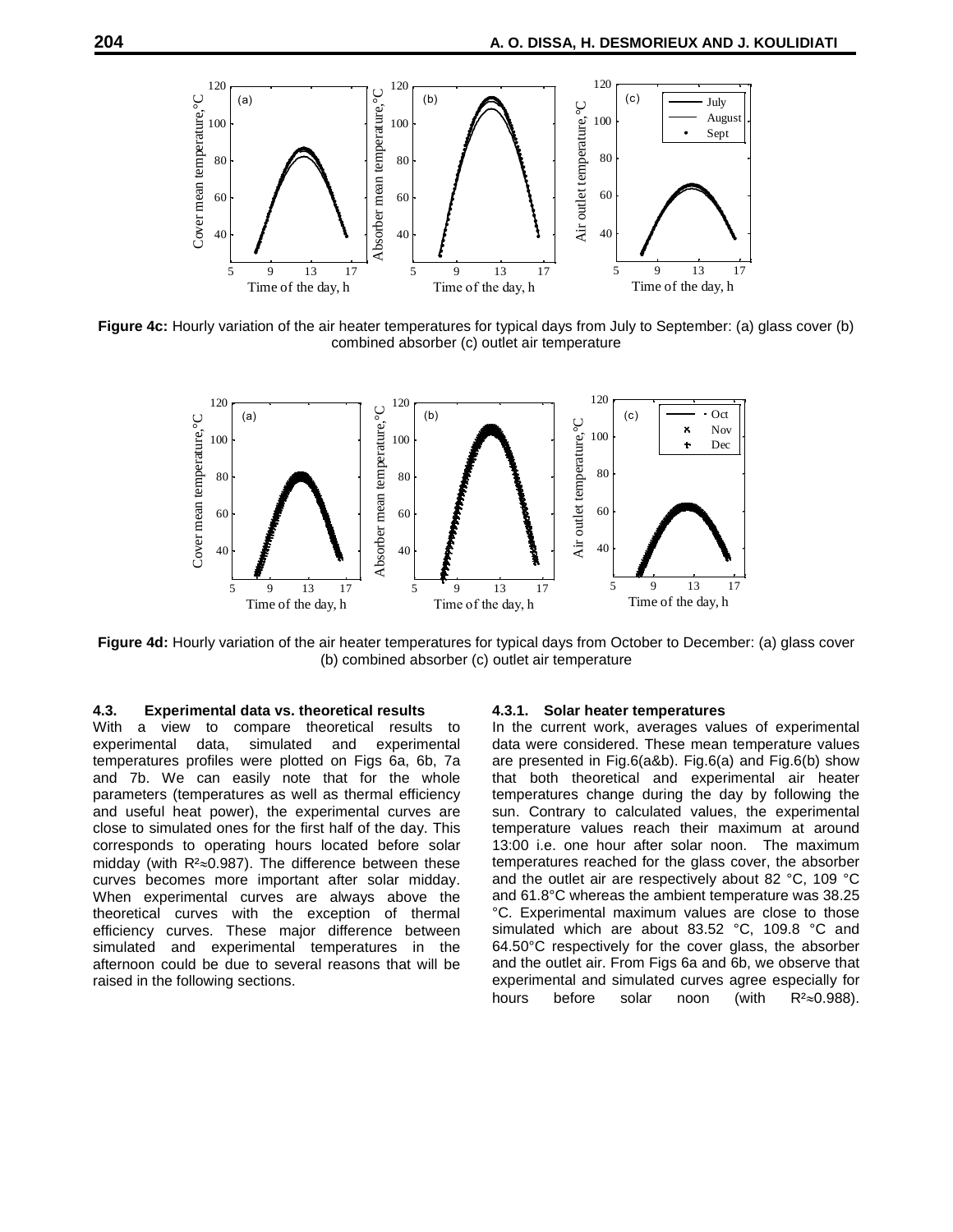

**Figure 5:** Thermal performances of the air heater: (a) hourly variation of the removal factor and the overall heat loss coefficient for June, 10<sup>th</sup>, (b) efficiency vs.  $\Delta T/G$ 

For hours beyond solar noon, the difference between these curves becomes increasingly significant and experimental values attain their highest values. These significant difference noticed in the afternoon between experimental and simulated temperatures can be justified by several reasons among which are (i) the assumption that the physical properties of materials used are constant and that the conduction in solid and gas phases in the useful duct are negligible, and (ii) the use of components mean temperatures in the model. Indeed, when modeling the solar heater by assuming mean temperatures, constant physical properties and negligible specific heat of materials, one neglects the components heat capacity effect and accordingly the system thermal inertia. Consequently, the fraction of heat stored by the solar heater components that contributes to rise in temperatures during the day is not taken into account. Therefore, the simulated temperatures are lower than the measured ones.

The temperatures obtained for our solar heater are close to the range of typical values of temperatures given by former works. They are slightly above those found by Jain and Jain [15] when studying an inclined multi-pass solar air heater with two cover glasses and a thermal storage system (with an ambient temperature ranging between 20 and  $30^{\circ}$ C, an air flow of  $a=0.028$ kg s<sup>-1</sup>, a collecting surface of 4 m<sup>2</sup> and a slope of 30°).

The absorber temperature of this solar heater ranged between 20 and 90°C in October and the rises in air temperature reached 22°C at solar noon. Our solar heater temperatures are also widely above the range of temperatures of six (06) different types of solar heater studied by Koyuncu [5] for the drying of agricultural products on the site of Samsun in Turkey. The temperatures of absorbers of these solar heaters ranged from 35 and 80°C, while the outlet temperatures ranged between 35 and 45°C for an ambient temperature fluctuating between 25 and 30°C, with an air flow rate of about  $a=0.023$  kg h<sup>-1</sup> and solar heater tilted of 30°C.

However, temperatures reach by our solar heater were slightly lower than those obtained throughout simulations by Chemkhi, Zagrouba & Bellagi [16] for the solar heater of a solar dryer designed for the drying of the agricultural products. For air flows ranging between  $0.007$  and  $0.0$  4636 kg s<sup>-1</sup> and for ambient temperatures ranging between 20 and 30°C, the outlet temperature of this solar heater (tilted at 36°) can reach 75°C while the absorber temperature approaches 100°C. Our temperatures are also lower than those of Goyal and Tiwari [17] who carried a parametric study of a reverse flat plate absorber cabinet dryer. Around solar noon, the temperature of this flat plate absorber attains 100°C whereas outlet air temperature approaches 80°C.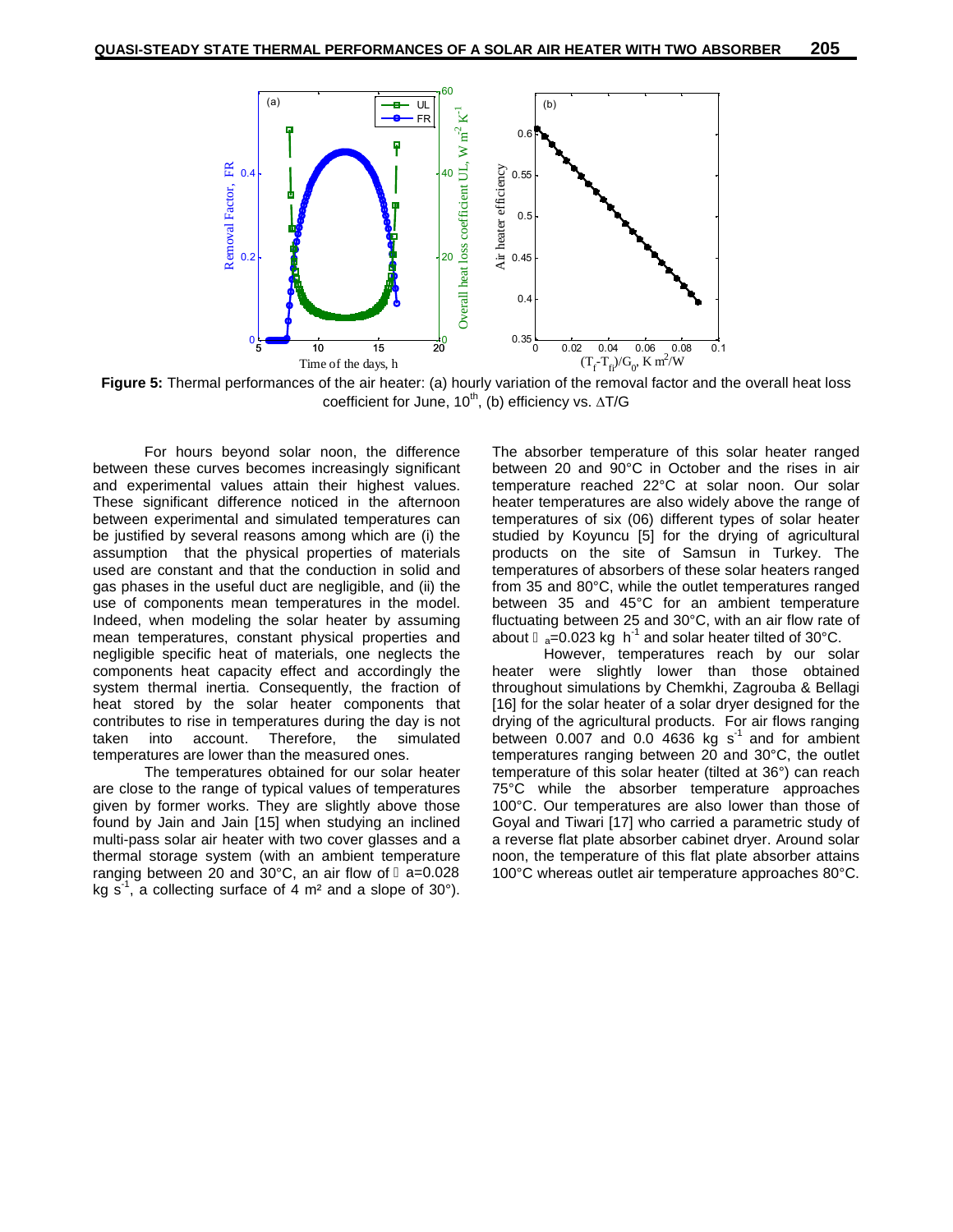

**Figure 6:** Comparison of predicted and experimental temperatures: (a) cover & absorber, (b) ambient & outlet air.

#### **4.3.2. Solar heater performances**

The efficiency curve was plotted for both simulated and experimental data on Fig.7(a). In experiments, the solar air heater has a thermal efficiency of about 62% at solar noon (for a global radiation of almost 850W/m², an air flow of 0.023 kg/s and an ambient temperature about of  $G_0 = 1168$ 35°C). The experimental curve firmly agrees with the theoretical curve for  $\Delta T/G_0$  lower than 0.04. For the values of  $\Delta T/G_0$  higher than 0.04, an increasing difference was observed between the experimental and simulated data. This deviation may be related to the neglect of the heat capacity effects in the quasi-steady modeling, as previously observed. This deviation is also seen in the useful powers plots on Fig.7(b). It can also be seen that beyond solar noon, the experimental useful power is always higher than the simulated ones. Taking into account these considerations, the experimental results appear to be more realistic. Also, in order to determine the thermal performance parameters of the solar heater, we carried out a linear fitting of the experimental efficiencies. The values of the products  $F'(\tau_1\alpha_2)$  and F'UL deduced from this linear fitting are respectively 0.66 and 5.7 W m<sup>-2</sup> K<sup>-1</sup>. The values of F' and FR estimated from these experimental data and the value UL (7.2 W m<sup>-2</sup> K<sup>-1</sup>) are respectively 0.79 and withc 0.63. The value 0.83 of ( $\tau_1\alpha_2$ ) deduced from these results is very close to the calculated value 0.81. These theoretical and experimental data show that our solar heater has very suitable thermal performances

compared to those studied in former works. The performance parameters are higher than those found by Madhlopa, Jones & Kalenga [18] for "porous" and "wood plate" solar heater which have efficiencies of 21.3% and (under the following conditions W/m<sup>2</sup>,  $T_{air}=31^{\circ}C$ ,  $V_{air}=1.5m/s$ ). The performances of our solar heater are also better than those of: (i) the six different types of natural convection solar air heater studied by Koyuncu [5] with efficiencies of 42.11, 45.88, 44.23, 39.76, 39.05 and 36.94%, (ii) the force convective solar dryer studied by Ayensu [19] has an efficiency of 21.0 %, (iii) the reverse flat plate collector of the cabinet dryer of Goyal & Tiwari [17] has 13.0%<n< 19%), (iv) and the solar heater studied by Abdelhamid and al. [20], has  $G_0 = 900W/m^2$  and  $\eta = 18\%$ . The thermal performances obtained for our solar air heater are of the same order of magnitude as those presented in the studies of Mohamad [3] for a high efficiency solar air heater with simple glazing and an efficiency ranging between 25 and 80% and Aboul- Enein et al [6] for the parametric study of solar air heater with and without thermal storage for solar drying applications. The values of the products  $F'(\tau_1\alpha_2)$  and F'UL found were 0.582 and 5.55 W m<sup>-2</sup> K<sup>-1</sup> for the heater without heat storage and 0.55 and 3.766 W m<sup>-2</sup> K<sup>-1</sup> for the heater with heat storage, (iii) Abu-Hamdeh [7] for the simulation study of solar air heater has  $F'(\tau_1 \alpha_2)$  and F'UL at 0.50 and 4.5 W/m<sup>2</sup>K respectively. 0.50 and 4.5 W/m<sup>2</sup>K respectively.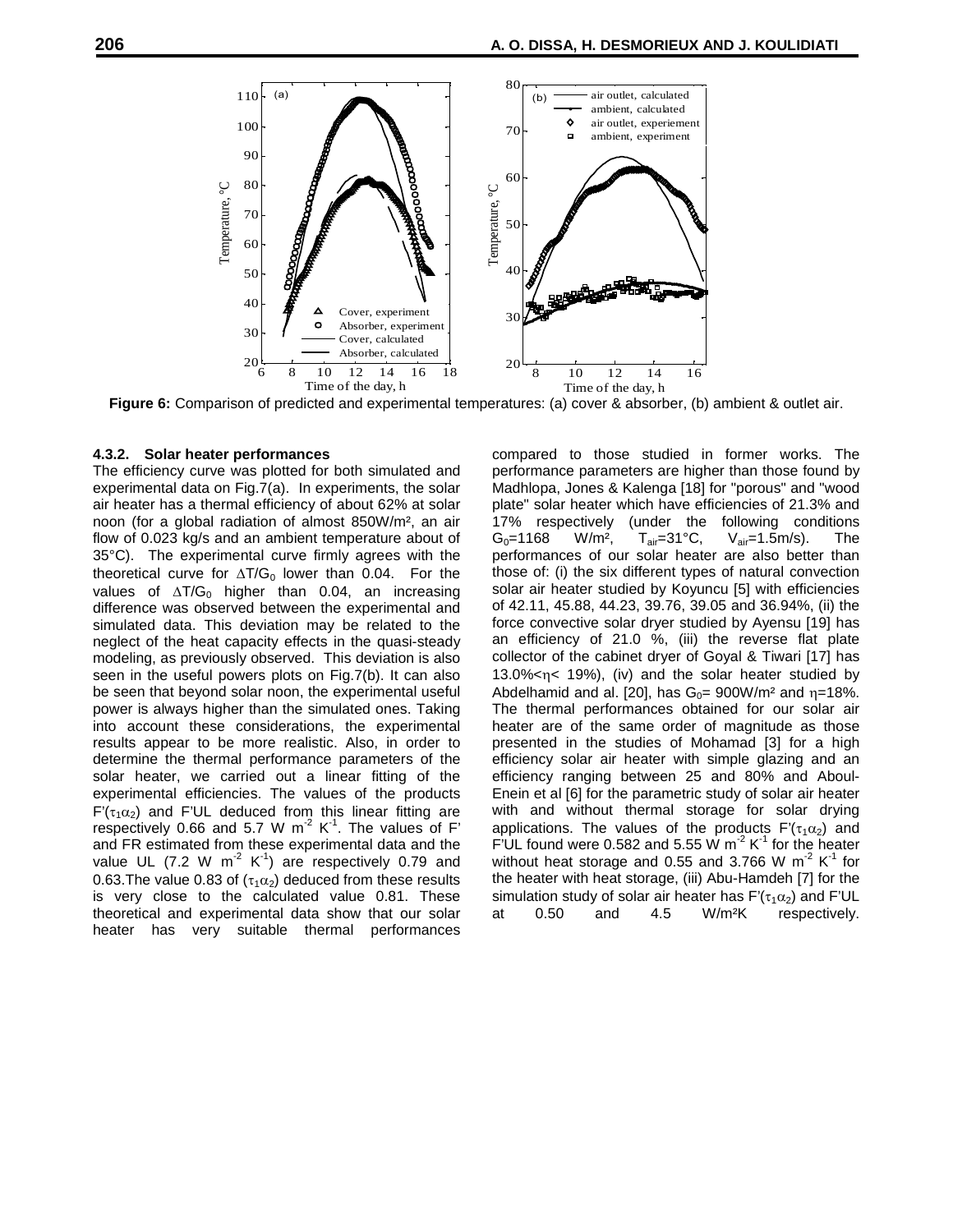

**Figure 7:** Comparison of predicted and experimental thermal performances: (a) air heater efficiency, (b) useful thermal power.

#### **CONCLUSION**

This work aims to study the quasi-steady state thermal performances of a solar air heater with a combined absorber. The energy balance equations related to the system were established and solve by a simulation program based on an iterative method. The solutions gave the mean temperatures variation according to time and the thermal performance parameters of the system. Theoretical results show the air heater can reach maximum temperatures of 87°C, 114°C and 67°C for the cover, the absorber and the outlet air respectively. It was found that experimental and simulated results firmly agree for hours before solar noon. For hours beyond solar noon, a significant difference is noted between theory and experiment, and the experimental values are always higher. This deviation in the afternoon was attributed to the neglecting heat capacity effects in the model. Hence, the theoretical mean value of the removal factor FR and the efficiency factor F' were 0.4 and 0.33, whereas the values deduced from experiments are respectively 0.79 and 0.63. These theoretical and experimental results show that the model of quasi-steady state must be modeled in such a way that it takes into account the heat capacity effects of the solar heater components.

#### **REFERENCES**

- Hammou, A., Brunet, S., Le Palec, G and Daguenet, M., 1988. Etude Théorique d'un Absorbeur Poreux. Revue Générale de Thermique; 324: 661-666.
- Ong, K. S., 1995. Thermal performance of solar air heaters: Mathematical model and solution procedure. Solar energy; 55, (2): 93-109.
- Mohamad, A. A., 1997. High efficiency solar air Heater. Solar Energy; 60, (2): 71-76.
- Ekechukwu, O. V and Norton, B., 1999. Review of Solar- Energy Drying Systems III: Low Temperature Air Heating Solar Collectors for Crop Drying

applications. Energy Conversion and Management. 40:657-667.

- Koyuncu, T., 2006. Performance of various design of solar air heaters for crop drying applications. Renewable Energy; 31:1073-1088.
- Aboul-Enein, S., El-Sebaii, A. A., Ramadan, M. R. I and El-Gohary, H. G., 2000. Parametric study of a solar air heater with and without thermal storage for solar drying applications. Renew Energy; 21:505-522.
- Abu-Hamdeh, N. H., 2003. Simulation study of solar air heater. Solar Energy; 74:309-317.
- Dissa, A. O., Ouoba, S., Bathiebo, D and Koulidiati, J.,
- 2016. A study of a solar air collector with a mixed ''porous" and ''non-porous" composite absorber. Solar Energy; 129:156-174.
- Erbs, D. G., Klein, S. A and Beckman, W. A., 1983. Estimation of degree-days and ambient temperature data from monthly average temperatures. ASHRAE Journal; 25, (6): 60-65.
- Swinbank, W. C., 1963. Long-Wave Radiation From Clear Skies. Q. J. R. Meteorol. SOC.; 89:339.
- McAdams, W. H., 1954. Heat Transmission. 3rd ed., Mc Graw-Hill, New York;
- Hollands, K. G. T., Unny, T. E., Raithby, G. R and Konicek, L., 1976. Free convective heat transfer across inclined air layers. Trans. ASME. J. Heat Transfer; 98:189-193.
- Achenbach, E., 1995. Heat and flow characteristics of packed beds. Exp. Thermal Fluid Sci.; 10:17-27.
- Tan, H. M and Charters, W. S., 1969. Effect of thermal entrance region on turbulent forced-convective heat transfer for an asymmetrically heated